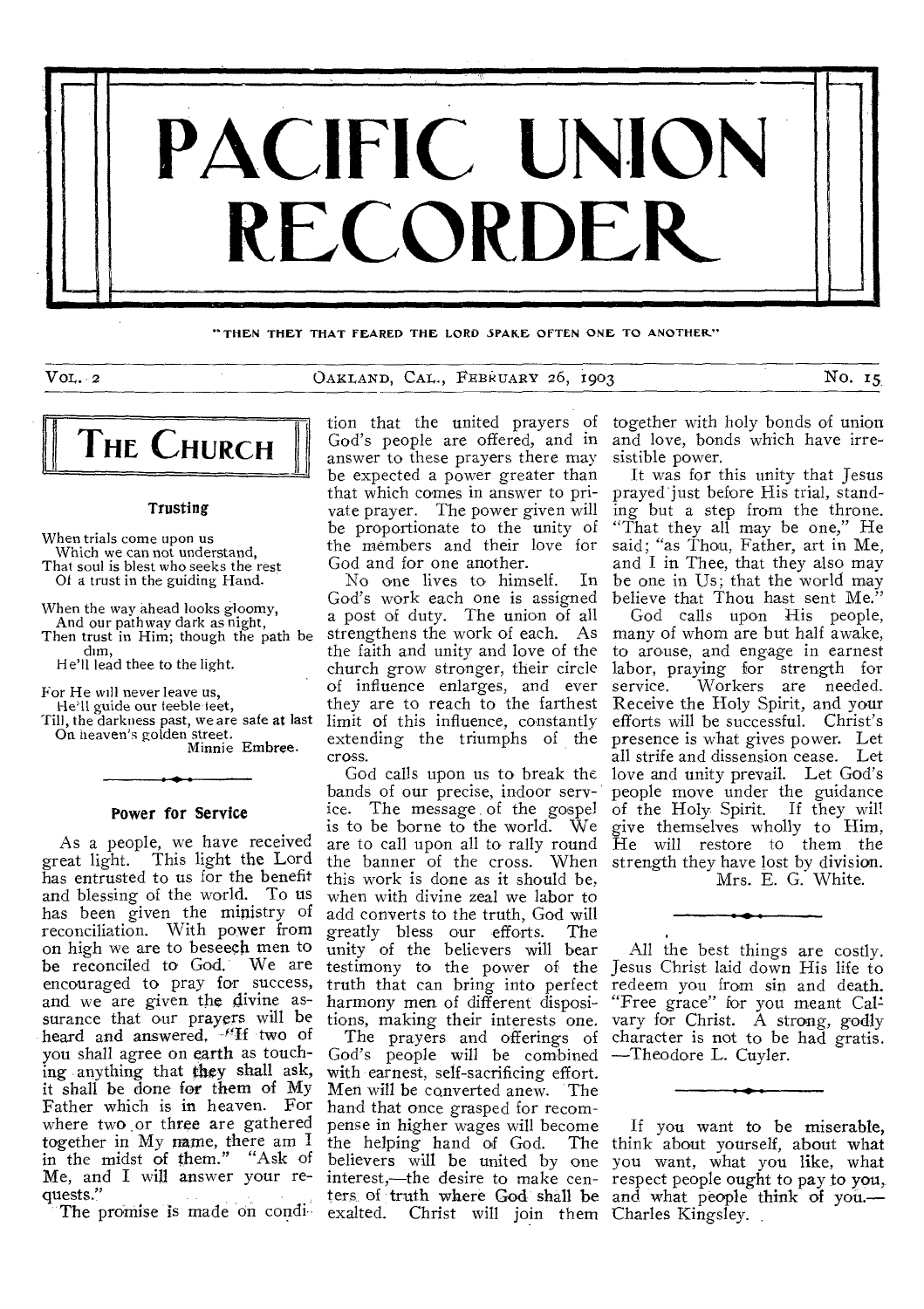# In Mexico

To the visitor the land of the Montezumas affords an unfailing source of interest and study. The features that demand the attention of the many tourists that visit the country at this time of the year are so varied that it would be impossible to attempt to notice them in a brief article. In scenery it has its full share of the grand and beautiful that is found in America's combination of mountains and valley, river, lake, and ocean. The lofty mountains of Popocatepetl and Ixtaccihuatl, with their eternal snow-capped peaks, are the inspiring landmarks around about the capital of this wonderful land, and are readily distinguished sive policy being pursued than the from the tropical lowlands for necessities demand. By far the many miles to south and east.

13,600,000, dispersed over an area of 767,00o square miles, divided perstitious, and are thoroughly into twenty-seven states, two territories, and a federal district, The form of, government is patterned after that of the United Catholics, with all that implies; States. Its principal resources the men are what they term libare minerals, silver leading, agri-erals, which means infidels, for culture, cattle-raising, tropical they have turned away from all fruits, coffee, and rubber. There religion entirely. It is these conare eighteen or twenty cities with ditions that render the country so a population of 35,000 and over. hard to enter with the truth, but The city of Mexico, the capital, something can be done, as has has 400,00o inhabitants, and Guad-been demonstrated by the work of alajara something in excess of other denominations. The most 100,000. It is in these two cities promising agencies for gaining the that our missionary work has been started. At Guadalajara we have a well-equipped sanitarium and also a medical mission for the poorer classes. Both of these institutions appear to be doing a good work. They are both presided over by the Doctors Erckenbeck. The sanitarium enjoys a fair patronage, but does not seem to be reaching as many of the natives as is to be desired; but the medical mission is patronized by a large number of the poor and middle classes, and is one of the few real medical missions operated by our people. The physician and his assistants are kept busy attending to the scores of suffering men and women who are continually coming to them for relief for their physical ailments. four families of our people would and no opportunity is lost to settle in some good agricultural bread of life." John 6:35.

minister to them the bread of life. district, and help the people by The city of Guadalajara is said to be one of the most intensely Catholic cities of the country, and there is a strong prejudice against both the sanitarium and medical mission, but, notwithstanding the zealous and persistent efforts of some of the priests to hinder the work of these two institutions, they both continue to do a good work.

Mexico has a population of belong to the peon, or laboring In the city of Mexico the laborers have been conducting a school, distributing literature, carrying on some Bible work, and in other ways trying to gain a foothold. The field has proven to be a very discouraging one, and this has, perhaps, resulted in a less aggreslarger portion of the inhabitants class, and are very poor and sudominated by the Catholic Church. Of the wealthy and educated class, the women are generally faithful people seem to be by our literature, prepared especially to meet the necessities of this people; by medical missions, and by teaching. While it is almost impossible to obtain a public hearing, on account of the influence of the church over some and the indifference of others, yet they will read. While the priests oppose our medical work, those who are suffering in body will go where they can find relief, and will generally listen to the one who ministers to them. English schools are popular with all classes, and there is quite an opportunity for suitable persons to engage in this kind of work.<br>either in schools or families. A either in schools or families. good work could be done in many portions of the country if three or

teaching and example. Any who may think of following this suggestion should first inform themselves concerning the country and what would be required to make a success. As it is generally operated now, agriculture is carried on in a very primitive manner, not much farther advanced than it was in Bible times. Intelligent effort would bring large returns in good localities.

During the council meeting recently held in the city of Mexico and Guadalajara, Elder George M. Brown was chosen superintendent of the field, and steps were taken to make the work in Mexico more efficient. Work will be begun at once to prepare tracts and books, and more attention will be given to their circulation, the foreign mission board having been requested to supply at least three more colporters. It was also decided to establish medical missions in the city of Mexico and other cities as opportunity permits.

W. T. Knox.

## Guilt of Non-Doing

"Curse ye Meroz, said the angel of the Lord, curse ye bitterly the inhabitants thereof." That certainly is strong language, even for an angel to use. What can have justified it? What terrible thing had Meroz and its people done, that so aroused the indignation of the angel of the Lord? What had they done?—Why, nothing, and that was the trouble, that was the sin.

"They came not to the help of the Lord," when they ought to have done so. The worst thing that a man can do is sometimes just not to do when he ought to do. If the Lord calls us to do a certain duty, we have to choose between doing that duty, at every risk, or defying God, and braving His curse. Let us beware of incurring the terrible curse for simply not doing when we ought to do. Inaction is sometimes as bad as the worst form of action.— Selected.

"Jesus said unto them, I am the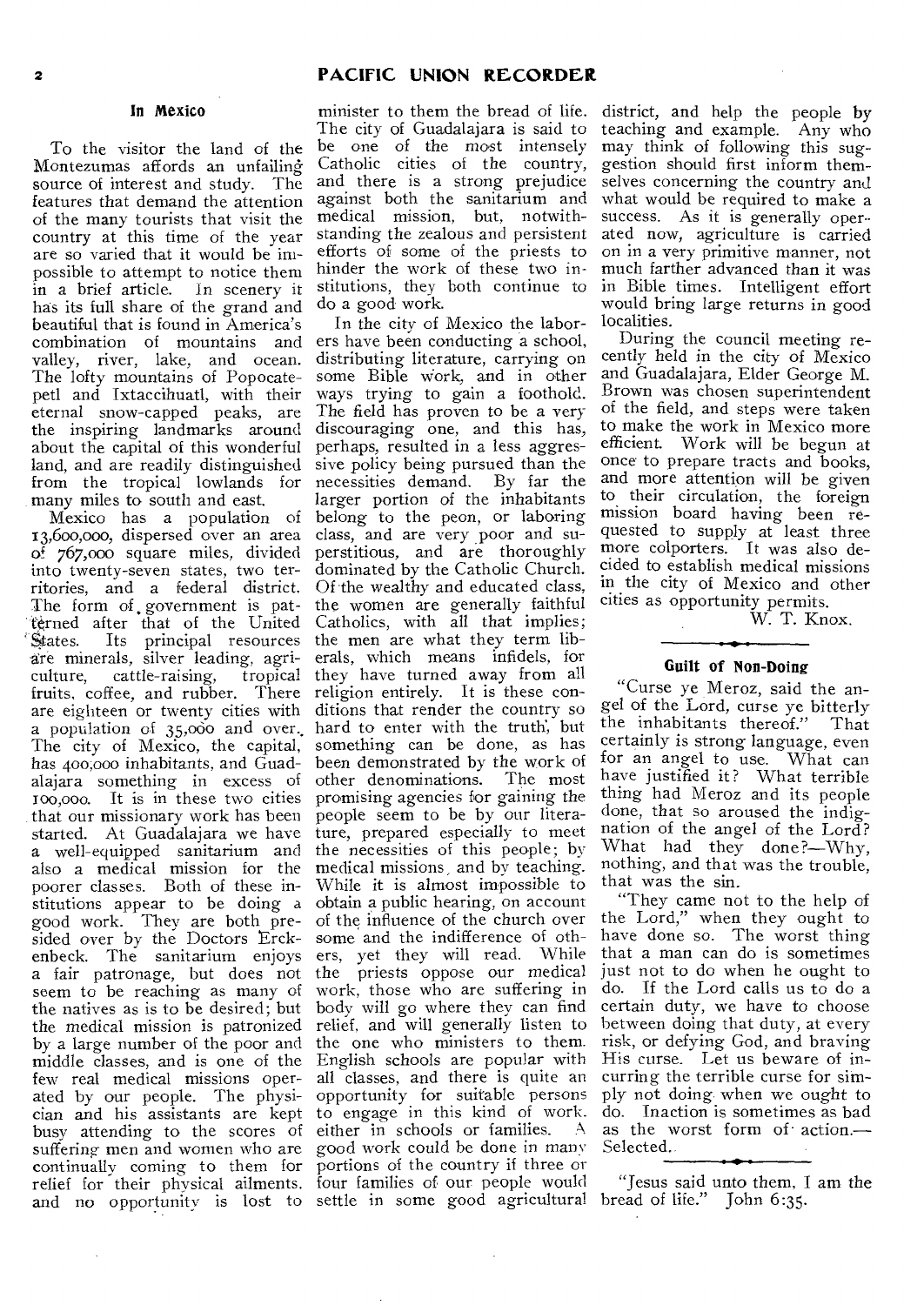# **THE FIELD**

# **UPPER COLUMBIA**

## Pullman, Wash.

Columbia Conference last fall, one of the first acquaintances I had the privilege of making was that completed. F. D. Starr. of the "Recorder." It is to me a very welcome and instructive visitor.

The first, or nearly the first, work that was given me was to take part in the unfinished business of selling "Object Lessons," the church Sabbath, February 7, the same work in which I had engaged in other conferences. I am glad to be in this noble work here. I feel that when I have sold one of these books, I have done more good than in preaching a sermon.

The first book I sold in this city; therefore, vicinity impressed upon my mind a very important lesson. The family decided not to take the book. I bade them a very kind good day, and gave them a "Signs of the Times." I had not gotten out of hearing distance when the lady called to me, saying, "If you will wait a minute, we will take the book." A little boy was sent to meet me, clasping the money in his tiny hand, and he gladly carried back the book. If  $\overline{I}$  had left the house in an impatient or displeased mood, if I from all indebtedness; and, while had told the family they had the deeply grateful to our brethren "mark of the beast," or something of that sort, would I afterward more than meet the decisive payhave stood any chance of getting ment due February 2, we earnestly the book into the house?—Certainly not. I always make it a in a determined effort to immepoint to treat those who do not take the book just a little more kindly than those who do take it, and usually leave with them one of the new tracts, or the "Signs," or some other literature.

By mistake, I delivered a "Coming King" (wrapped) instead of "Object Lessons." When the gentleman, who was treasurer of one of the state colleges, saw what the book was, he was much pleased with it, and when he saw me again, told me of my mistake, and inquired how was one never to be forgotten.

He then took both books. I would be glad if all my mistakes this one did.

Upon coming to the Upper book like that does not need any A blacksmith to whom I showed some testimonials, after exhibiting the book, said, "A testimonials," and readily gave his order. May the good work be completed. F. D. Starr.

## Washington, D. C.

At the services in the new following resolutions were unanimously adopted:—

"Whereas, The Memorial Seventh-day Adventist Church, in Washington, D. C., has received much help from the friends in the

"Resolved, That we express our sincere thanks to God, who has moved upon the hearts of believers in the third angel's message to establish a memorial of the saving truth for this time in the nation's capital; and,

"Whereas, It is of the utmost importance that this memorial church be absolutely free from all debt; therefore,

"Resolved, That we, as a church, pledge ourselves to do all in our power to clear this church at once the church. Two brethren, one who have enabled us to much request their further cooperation diately raise the balance still due on this church, and thus establish in the heart of the nation a free memorial, rightly representing the everlasting gospel of the kingdom, that from this church there may he proclaimed to the men of the nation the truth that makes free indeed, and that thus from this city set upon a hill may be published abroad the coming of Him who brings the eternal, the glorious liberty of the sons of God."

The praise service that followed world are come."

much the two books would cost. We praised the Lord that He had would prove no more serious than ment of \$2,5oo due February 2, not only helped us financially in much more than meeting the paybut that He was pouring out upon the church His Holy Spirit, thus fitting them for the responsibilities placed upon them by the position to which they were called. We feel that these responsibilities are made infinitely greater and more solemn by the very trust reposed in us by those who have sent means to establish the work on a foundation suitable to this location where the national life centers.

> There were deep heart searchings and a most earnest seeking for the guidance of the divine Light. All felt it was the beginning of better days, that the thrilling, the tremendous crisis is just upon us.

United States outside the capital the future, and yet with solemn, We turn with brightest hope to earnest supplication for wisdom and light, and we do most earnestly ask that all who have sent means to help will follow with their prayers, that only the glory of God, the saving of souls, and the finishing of His work, may be the fruit of the seed thus sown. All invested here will be returned in means and influence to the general work. We are sure that in every way this investment will prove a great blessing to the work; \$7,900 yet remains to be paid on in Massachusetts and one in Maryland, have each given \$100; "a friend," \$144.34; Sister Weller has donated \$500. A few more donations as above and all would be paid. Then our people will have made clear their faith to the capital city, and also they will have established the credit of our work in a way that will prove invaluable. While we are thankful for the small donations, we are still hoping that some one will be glad to invest \$1,000 in this enterprise of national and universal importance. We are certain that those who wish to have a part in this work must hasten, for the work will surely be cut short; the crisis is very near, the "ends of the

J. S. Washburn.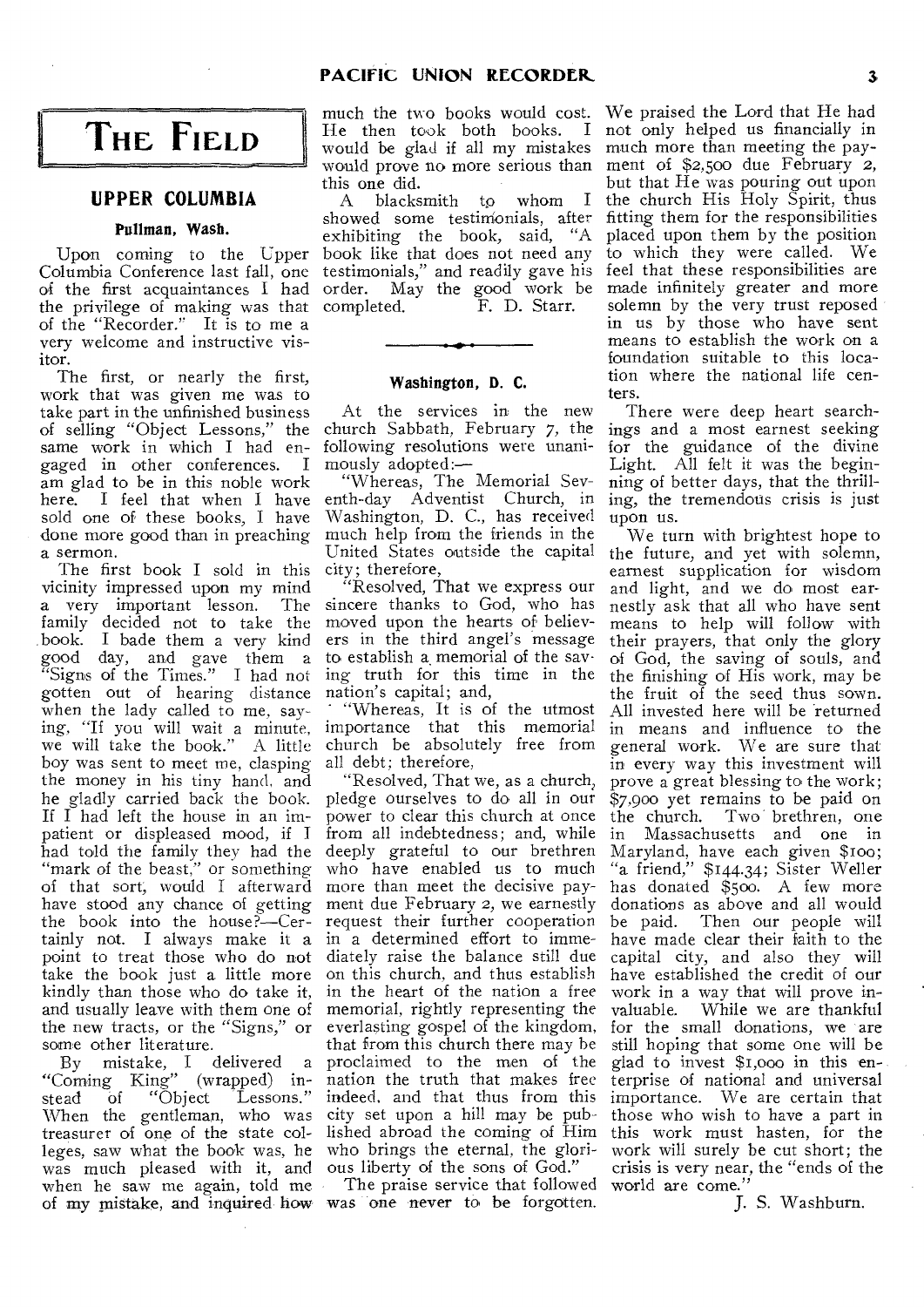# **WESTERN OREGON**

# **Notes**

Elder T. H. Starbuck has been at Yoncalla for some time, conducting a series of meetings.

Dr. A. Carey is now holding a series of meetings near Dilley, Oregon, and reports a growing interest.

Elder F. M. Burg and Elder **H.** W. Decker are attending the annual board meeting at Walla Walla College.

Brother S. A. Miller, of Milton, Oregon, a member of the board of Walla Walla College, is paying a short visit to Portland.

Elder J. M. Cole is spending a few days at Albany. He expects soon to spend two or three weeks with the brethren in the vicinity of Chitwood.

The "Christ's Object Lessons" work is coming on cheeringly, and it will soon be closed up, we believe. About half of the churches will finish up by March 1.

Elder F. S. Bunch is now visiting the church-schools in his district. He called on the Salem and Montavilla schools last week, and spent a short time with us at this office.

A church of nine members was recently organized at Hopewell, Oregon. This is a result of the tent meetings held last summer it follows that although she did by Elder C. **J.** Cole and J. J. W. not buy a book, she did a little Clark. After the tent season Brother Clark remained to bind up the work there.

Elder C. J. Cole has recently Elder C. J. Cole has recently gave her heart to the Lord. Now gone to Jacksonville. The work the Book which before to her was in this territory is moving along as unintelligible as Greek is bevery encouragingly. Brother Cole coming as a letter from a personal asks us to send him a bill of all friend. "Christ's Object Lessons" unpaid for "Christ's Object Les-did it, and yet it was only a cansons" in his territory by March 1, vass without a sale. and he will remit in full.

we are now occupying our new ference.

sanitarium at Mt. Tabor. Only two floors of the building have in for your books, and thus rebeen finished for occupancy as yet, but the others will be fitted for use as rapidly as possible.

The new building is about four miles from the center of the city, on the City and Suburban Street Railway, and enjoys a ten-minute car service. Situated in the midst of a group of fir trees on the west slope of Mt. Tabor, it commands beautiful view of the entire city.

G. W. Pettit, Miss. Sec. W. Ore. Conf.

# **Grants Pass**

We located in the above-named place to look after the general interests of the message in Southern Oregon. In November I had the privilege of baptizing two precious souls. Others were becoming interested, when the call came to throw every energy into<br>"Christ's Object Lessons." Al-"Christ's Object Lessons." though the work has gone slowly, some have done faithful service. The writer took pains to inquire from some who have purchased the book to get an expression as to its value. The results have been gratifying in every instance. I confidently believe prejudice is being broken down by it, and that the way is being paved for further good.

I will mention one incident. Mrs. Cole canvassed a lady who was raised an Irish Catholic, and read to her a portion of a chapter treating on "God's seeking love." It touched the lady's heart. The later buy a Bible. She brought it to us to show her purchase, but said, "It is all Greek to me." After a little personal labor she the Book which before to her was

We are glad to announce that banner afloat before General Con-We are making a decided effort in this conference to have our

Brethren all over the field, send ceive your full quota of blessings. I This will leave the workers free to take up other labors for souls who want to know more about the truth.

We go now to Jacksonville to hold some meetings.

C. J. Cole.

# **CALIFORNIA**

February 12.

## **Sacramento "Pretty Thoroughly Canvassed"**

In a letter just received from Elder Isaac Morrison, of Sacramento, he says: "Sacramento was pretty thoroughly canvassed for `Christ's Object Lessons' over a year ago. I found about eight persons one day who had the book. Every day that I canvass I find some who have the book. Every one who has it speaks well of it. One man said it was the best book he had ever read. This afternoon (Jan. 21, 1903) I found three persons who had it. One lady said, 'I like it very much; it is a great comfort to me.' Another said that she liked the book so well that she had been loaning it to her neighbors to read. The third lady's face lit up as she saw the book in my hand, and she spoke very highly of it. Every day I find people whom I think will be interested in the truth. I take the number of their houses, intending to visit them again with envelopes of tracts, and thus find openings for Bible-readings.

"Mrs. Morrison is kept so busy with her Bible work that she can not get out with 'Christ's Object Lessons' as much as she is anxious to do; still, she sells many copies. This week two of her readers have commenced to keep the Sabbath. She has more openings for Bible-readings than she is able to fill. I continue to find interesting cases with whom wish her to hold Bible-readings. We find more people here who seem ready to be interested in the truth than in any place where we have ever labored. It seems as though the **I** ord has 'much people in this city.''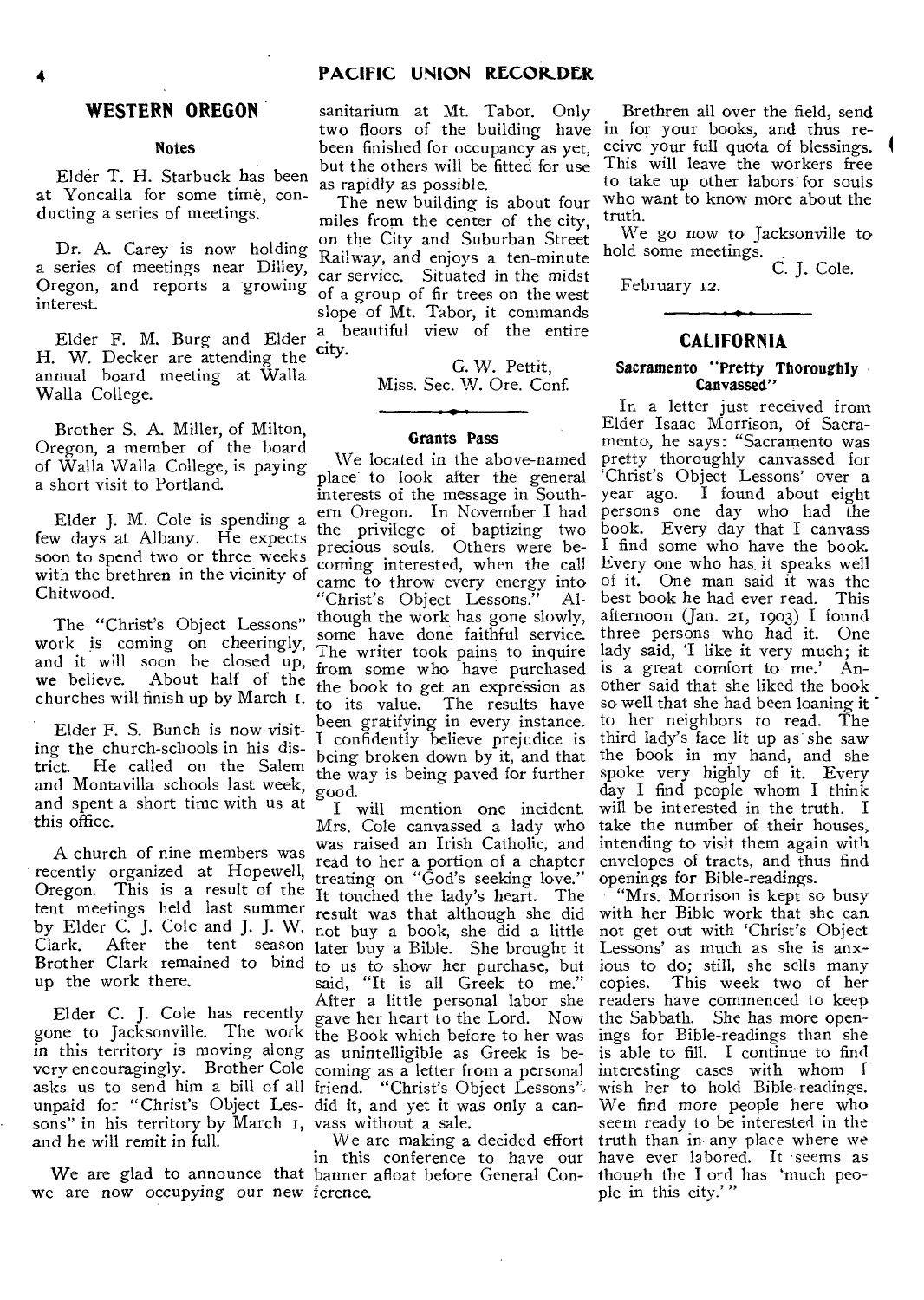In a previous letter Brother Morrison states that Sister Morrison, while holding a Biblereading one evening, took five orders for "Christ's Object Lessons." Just as she was about to leave, two Japanese ladies gave her orders for two more copies.

Thus it is that the Lord blesses those who have a willing mind to do His work. Dear reader, what are you doing to help circulate that most excellent book, "Christ's Object Lessons"?

Augustin J. Bourdeau, Sec. California Tract Society.

# Financial Receipts for January,1903

# TITHE

Alameda, \$233.01; Arcata, \$23; Arroyo Grande, \$69.05; Bakers $field,$   $$28.06;$  Berkeley,  $$35;$ Bishop, \$60.20; Burrough, \$95.32; Calistoga, \$138.32; Chico, \$31.40. Concow, \$25.85; Eureka, \$153.72; Ferndale, \$47-75; Fresno, \$1,- 660.20; Grangeville, \$244.50; Glennville, \$49.47; Guerneville, \$36.76; Healdsburg, \$1.50; Laton, \$8.00; Lemoore, \$62.15; Lockwood, \$23.32; Lodi, \$5.49; Mendocino, \$4.05; Monterey, \$129; Morganhill, \$77.26; Napa, \$31.77; North San Juan, \$4.75; Oakland, \$1,184.42; Paso Robles, \$25.28; Pepperwood, S36.75; Petaluma, \$58.76; Placerville, \$85.05; Red Bluff, \$102.20; Redding, \$25; Reno,  $$52.85$ ; Sacramento, \$202.88; San Francisco, S200; San Jose, \$60.90; Santa Cruz, \$67.78; Santa Rosa, \$84.83; Sebastopol, \$83.28; Selma, \$105.55; Smith River, 40 cents; Soquel,<br>\$30.25; St. Clair, 84.10; St.  $$39.25$ ; St. Clair,  $84.10$ ; Helena, \$237.20; Stockton, \$337: Tulare, \$37.65; Ukiah, \$141.85; Vacaville, \$77.76; Valencia Street. San Francisco, \$173.30; Watsonville, \$78.70; Williams, \$5.00; Willits, \$12; Woodland, \$98.75; personal, \$169.75; total, \$7,137.14.

#### TRUST FUNDS

English tent fund, \$105; foreign missions, \$1,124.02; Home of the Friendless, \$11.47; material fund, \$16; Washington church, \$1.0o; total, \$1,257.49.

California Conference.

M. H. Brown, Secretary.

# The "Sentinel" for March 12, 1903

Will be called the "Love of Power and Power of Love" number. It will be fully illustrated, and will show in a graphic way the difference between the pope's "love of power" and Jesus Christ's "power of love," the contrast being shown by a full-page illustration. Special prices to our churches are as follows: 5 copies for 7 cents; to for 14 cents; 25 for 35 cents; 5o for 70 cents; Too for \$1.25, and r,000 for only \$12. Every leading man in your vicinity should be given a chance to read this special number. Let all take hold of this work now. Address all orders to California Tract Society, 301 San Pablo Avenue, Oakland. California and Nevada brethren and sisters, please take notice.

A. J. Bourdeau.

# Excellent Religious Liberty Literature Cheap

We have a limited number of the following excellent religious liberty tracts, which are offered at reasonable rates:-

"Religious Liberty: What Is It? Why Is it? How Should It Be Used?" 24 pages; "Law and Its Enforcement," 16 pages; "Protestantism, True and False," most excellent, 24 pages; "Fighting against God," most excellent, by A. F. Ballenger, 16 pages, fully illustrated; "The Conflict of the "Primary Principles Distinguishing between the Spheres of the State and Religion," 12 pages; pages; "The National Government and Religion," 16 pages; "The United States as a Christian Nation," 8 pages; "Religious Liberty in the XIX Century," 32 pages; "Shall Religion Be Taught and "The Columbian Year, and the Meaning of the Four Centuries," 42 pages, an address delivered by A. T. Jones on Columbus day, 1892.

A package containing all of the above twelve tracts (230 pages) will be mailed to any address, postage prepaid, for only fourteen Boats," and the four new tracts,

cents; postage-stamps accepted. Do you want to avail yourself of this opportunity to secure these excellent religious liberty tracts, which, owing to their scarcity, you may not be able to secure at any price in the near future? If you want to be intelligent regarding the encroachments of Rome upon religious liberty and the rights of conscience, send for these tracts, and read them. Address California Tract Society, 301 San Pablo Avenue, Oakland, Cal.

A. J. Bourdeau, Secretary.

# **UTAH**

At this writing our country is enveloped in a blanket of snow, which seems to gladden the hearts of those who realize the benefits derived from having a deep snow fall in the mountains, to supply water for the coming season.

We hope that the harvest of abundant crops will not be the only feature noticeable this season, but that there may be also an abundant harvest of souls for the kingdom of God as a result of the work that has been planned for the coming season in this field.

Ages," by G. E. Fifield, 16 pages; interest. Brethren Christiansen "The Rights of the Minority," 12 close of their meetings there, it has It is said by our workers in Salt Lake City that in their visits they find more interest manifested in the truth than ever before. There are also some good meetings being conducted in our old mission chapel, with a growing and Whitehead are holding a series of meetings at Provo, and report a good attendance. At the been planned that they work toward Southern Utah, in new fields, and we trust that God will open the way before them and their efforts be crowned with success.

in the Public Schools?" 12 pages, pushed forward, but only at the The food work is still being pace that characterizes the rest of the work in this field. However, we are not discouraged, for we have learned that where the battle goes slow we must press the harder for victory.

The Salt Lake City Missionary Society has ordered "Signs," "Life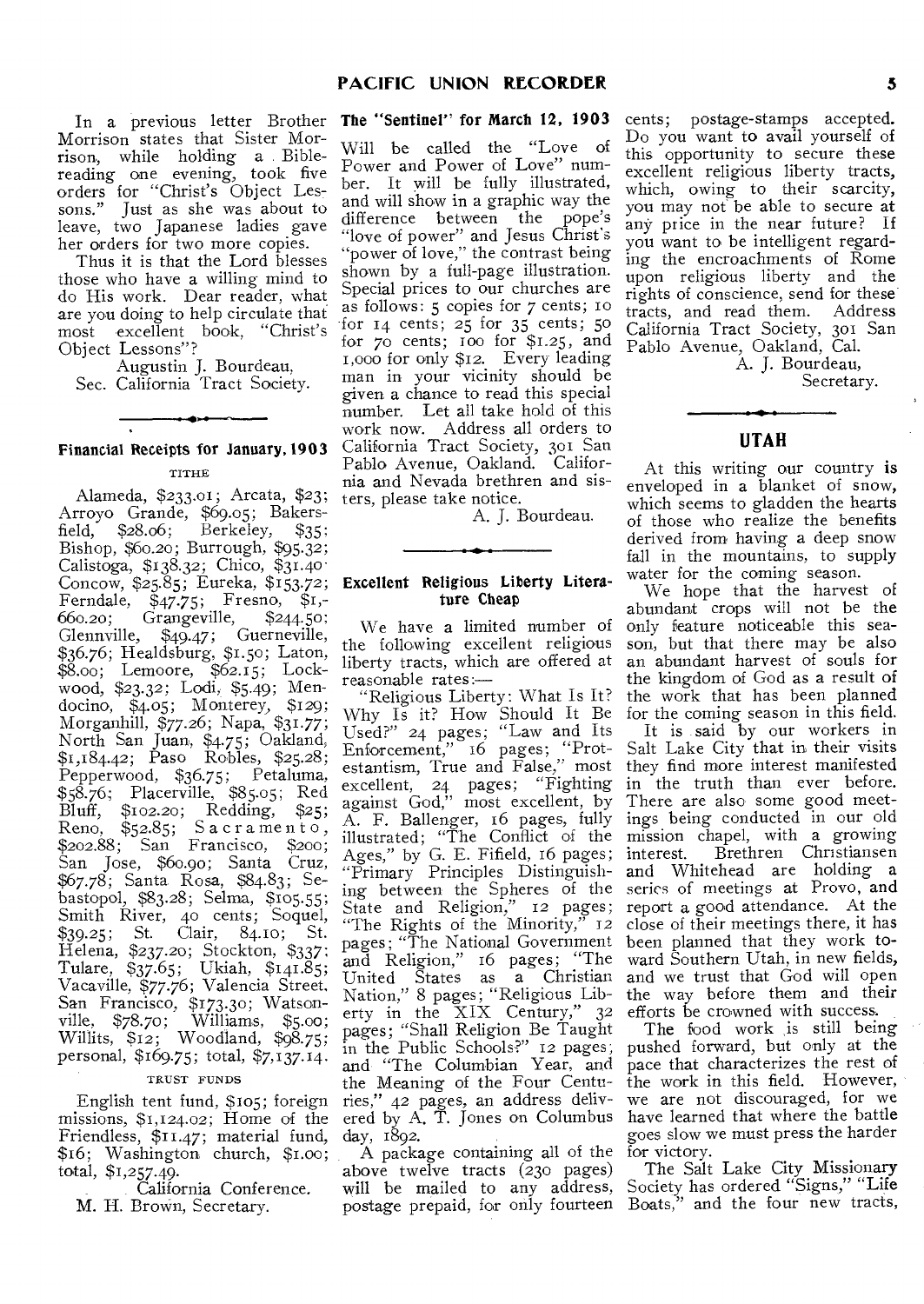to use in missionary efforts that have been carried on to some degree since the organization of the society.

We are following out the new order of things by making our work self-sustaining and keeping out of debt. W. J. Felt.

# **SOUTHERN CALIFORNIA**

# Riverside, Cal.

I am now here in this beautiful spot,—the city of Riverside, located amidst the finest and most extensive orange groves in California. The climate here now is matchless, clear, warm, calm, and just like spring. The bright, sunny days are a treat to me, after leaving the northern part of the state. The orange crop escaped the frost,—it was a marvel. I am busy at work pushing the "Object Lessons" here now. The dear Father above grants all the success, and all the honors are the Lord's. To-day I was granted sixteen or seventeen orders for "Object Lessons," besides five other orders. God helps us when we come to Him all helpless and undone; He is our all, and in all. Walter Harper.

February 11.

## Los Angeles

Our institute closed January *27,* lasting two weeks. There were only a few who availed themselves of the instruction given. Others had planned to be present, but were kept away for different causes. Those who came were benefited, and felt well paid for coming. Some expressed it in these words: They would not have missed the instruction for one hundred dollars. We greatly appreciated the help we received from Brethren C. H. Jones and H. H. Hall, of the Pacific Press. Their experience in the work enabled them to be of special help to us. They were with us only a few days, yet we were thankful for this.

Brother S. C. Osborne was with us most of the two weeks, and took quite an active part.

Many have thought the can- real missionary work, and so did vassing work done in Southern we. All children love my mother, California. I would say, If any and she invited every one she think so, they are mistaken. This could. The two boys and two is a splendid field in which to sell. others have come nearly every books. Those who are engaged time since. Others have come as in selling our books are doing they could get a chance. Somewell. Two young men have been times we have had as many as canvassing in Los Angeles for a thirty at a time. Every one seems short time, and took \$200 worth so interested when he comes, but of orders in two weeks. They did not get in full time, either.  $I$ canvassed a few hours in the country, and took \$10.56 worth of orders. This county is settling up very fast, and very few have our books here.

May the Lord help our people to see the need of getting our books before the public before it is too late. I shall be pleased to hear from any one who wishes to can-<br>vass. [I. H. Parritt.] J. H. Parritt.

143 Carr Street, February 1.



## Gather in the Children

Slowly, but surely, the branch Sabbath-school work is coming to be regarded as effective missionary work. These branch schools can be conducted wherever a few children can be gathered together. The following extract from a letter shows what may be done by an isolated family:—

"A year ago mother and I were talking to a neighbor lady about the training of children in spiritual things. We told her that we had our lessons every Sabbath, and invited her children to meet with us. The next Sabbath two bright boys, aged ten and twelve, came and studied with us. They said if we would have a Sunday-school, they would come every time, but they were needed to work on Saturdays. We thought it would be best to have them come when they could, although we would have much preferred having them come on Sabbath. They came four or five Sundays, and became so interested that we told them

it is hard to keep the large number coming right along.

"The children all know that we keep the Sabbath, and we make every explanation of Christ's words and example point to the commandments of God. Those who have come every time know about Christ's soon coming and the judgment and resurrection. Each week a card with a Scripture text written on it is given to each child, and they are very much interested in learning the verses. They have learned nearly all of the Sermon on the Mount, besides many proverbs and other familiar texts: We always spend a full hour, and sometimes a little. more. The children are always on time, sometimes coming an hour and a half before the time for the beginning."

Another sister, living in a large city, began last fall to hold a branch Sabbath-school at her home on Sabbath afternoons. She invited the children of the neighborhood to attend. In a recent letter she says:—

"Our regular attendance is about thirty, but when I can do a little visiting, we have as high as seventy. Many of the children would not miss our school for anything. A number of the boys are ready to leave any play to<br>come. I am getting acquainted I am getting acquainted with the parents, and am selling<br>some 'Object Lessons.' This some 'Object Lessons.' work is branching out into many openings for good missionary work. I use the 'Little Friend' lessons in the school, and illustrate them as well as I can."

to bring others. They did some branch work is the keeping of the In one place there are four branch schools held regularly on Sabbath afternoon, besides the regular Sabbath-school held Sabbath morning. One of our ministers, in writing of this place, says: "One great advantage of the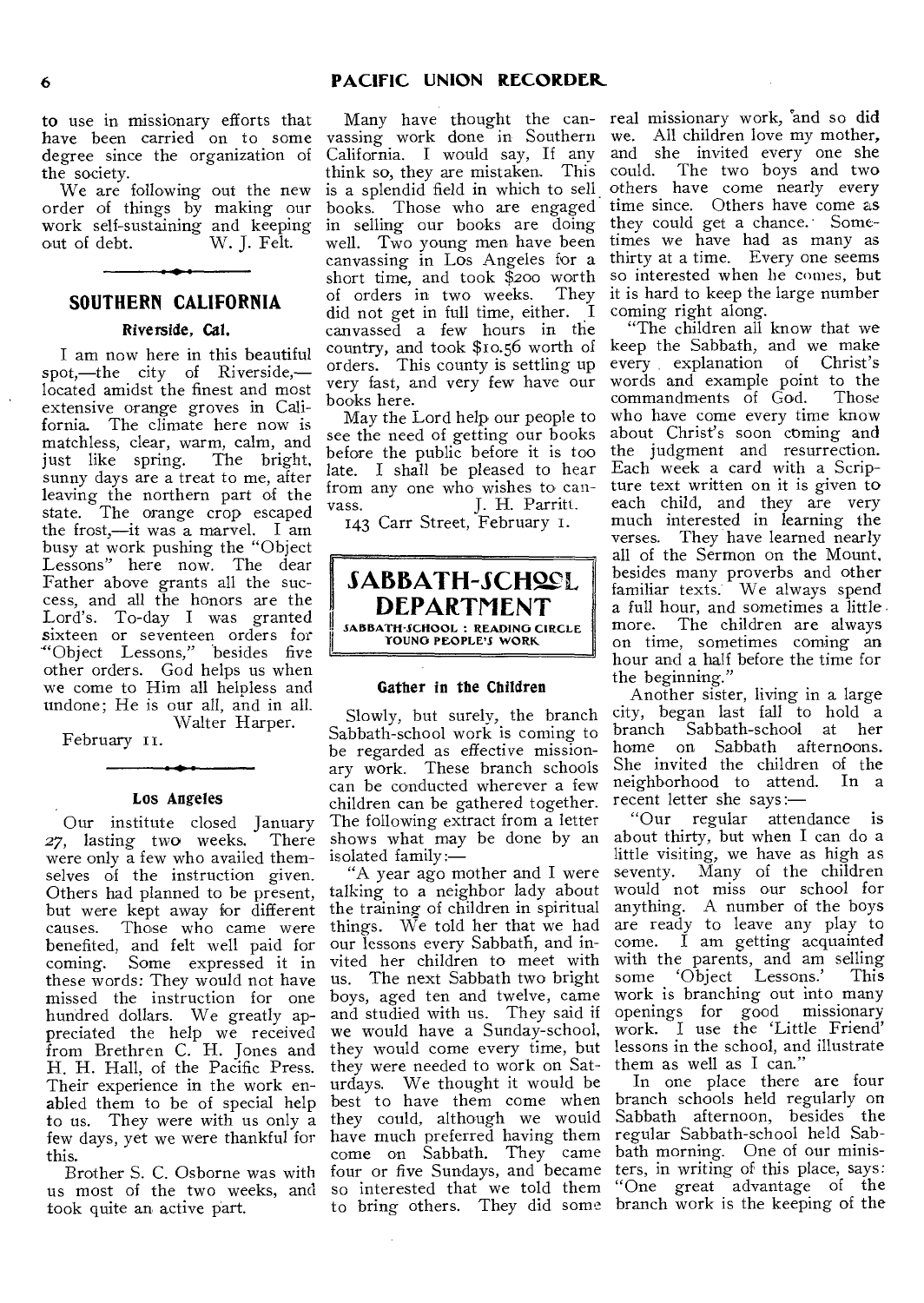young people busy in the Lord's work on Sabbath. It also helps to develop in them a spirit of work. It also opens the way for other lines of work. When people know we are doing what we can to help their children, they become more friendly, and some are asking questions upon themes which. if studied, will lead them into the thing at hand which will have this truth."

Some of our workers in mission fields have found this plan a helpful one. Sister Minnie Hoffman, in Finland, writes of a branch school which she has been holding in Borga. In addition to the teaching of the Bible lesson to these children which she had gathered together, she told them of the people in other countries. These little Finnish children became so interested in the heathen in Africa that they obtained from their parents and friends a donation of \$9.80 for our African mission.

Once more we desire to call the attention of the readers of this but they do not know where it can paper to the testimony which says: "Parents who can be approached in no other way are frequently reached through their children. Sabbath-school teachers can instruct the children in the truth, and they will in turn take it into the home circle." not the witness of these who are carrying on the branch Sabbathschool work prove that God is ready now to fulfil His promise? Surely what these have done many others could be doing.

Mrs. L. Flora Plummer.

#### Pleasant Work for Our Young People

All our young people, and nearly all the older ones as well, enjoy reading the "Instructor." We would not willingly be without this bright, cheerful, and helpful paper. Have you seen any other paper published for young people which is more attractive, and at the same time full of more valuable information? I have not. And yet there are papers, not nearly so good, whose circulation is more than four structor." This is because they are pushed ahead by those who are interested in their circulation.

people of to-day are forming a habit of reading light, trashy literature, which destroys their taste this work. You will become acfor anything better. Ought we not to do all we can to give them something which will create and cultivate a taste for clean, helpful reading? When we have somevery effect, why not pass it on?

Now our young people—our boys and girls—are the very ones to help circulate the "Instructor," because they realize its value themselves. Can not all our young people's societies take hold of this work and make a regular and thorough canvass of their own neighborhood? I am sure that such an effort would result in greatly increasing your own interest in the work, and also in placing this excellent paper in the hands of many who will rejoice to find anything so good. People are hungry for just such reading, be found. We ought to tell them.

There are many families of Seventh-day Adventists who do not have this paper, so you can begin your work by trying to place it in the homes of all members of your own church, especially where there are any young people in the family.

The publishers of the "Instructor" are trying hard to increase its circulation, and they have asked for the help of the young people in this effort. We have all expressed our sorrow at the great loss that has come to the "Review" office through the recent fire. Now we can show how sorry we are by helping them to recover from the misfortune by increasing the circulation of their papers, one of which is the "Instructor." Let us see how many new subscriptions we can send in from our conference.

times as great as that of the "In- an order for the smaller paper. When you go out to canvass you will do well to take sample copies of "Our Little Friend" with you; then when you visit families where there are children too young to read the "Instructor," try to take In many houses you will doubtless take orders for both papers, and

It is a sad truth that the young ones, as well as to the older children of the family.

> Another good result may follow quainted with the people, and may find excellent opportunities to follow this with other missionary work. Perhaps you will find places where the children can be gathered into a branch Sabbathschool, or you may find openings for Bible-readings. In all such cases you can enlist the help of your mothers, or some older members of the church, and a work will follow the results of which we may not know till God rewards each one of us according to the efforts that we have made to advance His truth.

> Which one of our societies will be the first to try this good work? Sample copies of both papers will be sent free upon application to your state tract society.

> > C. R. K.

# A Novel Review

bring joy to the hearts of the little uals. In this way we passed from It was the second Sabbath that we held a Sabbath-school in the village of  $\longrightarrow$ , and I was to review the school. Fifty or more were in attendance, the most of whom had not heard the doctrines of Seventh-day Adventists before coming to the tent which we had pitched there only about six weeks before. I was very anxious that the review should be interesting, and it was with a prayerful heart that I took my place for the exercise. In the appointment of teachers we had sought to choose those who had had experience. I began the review by calling the name of one of the teachers and asking her to state the point in the lesson that had especially interested her class, which, after a little embarrassment, she did. I then asked a few general questions upon the point, in which the entire school seemed to take a lively interest. Another teacher's name was then called, and the point of interest in his class was held before the school for a few moments by general questions, opportunity also being given for thoughts upon it from individ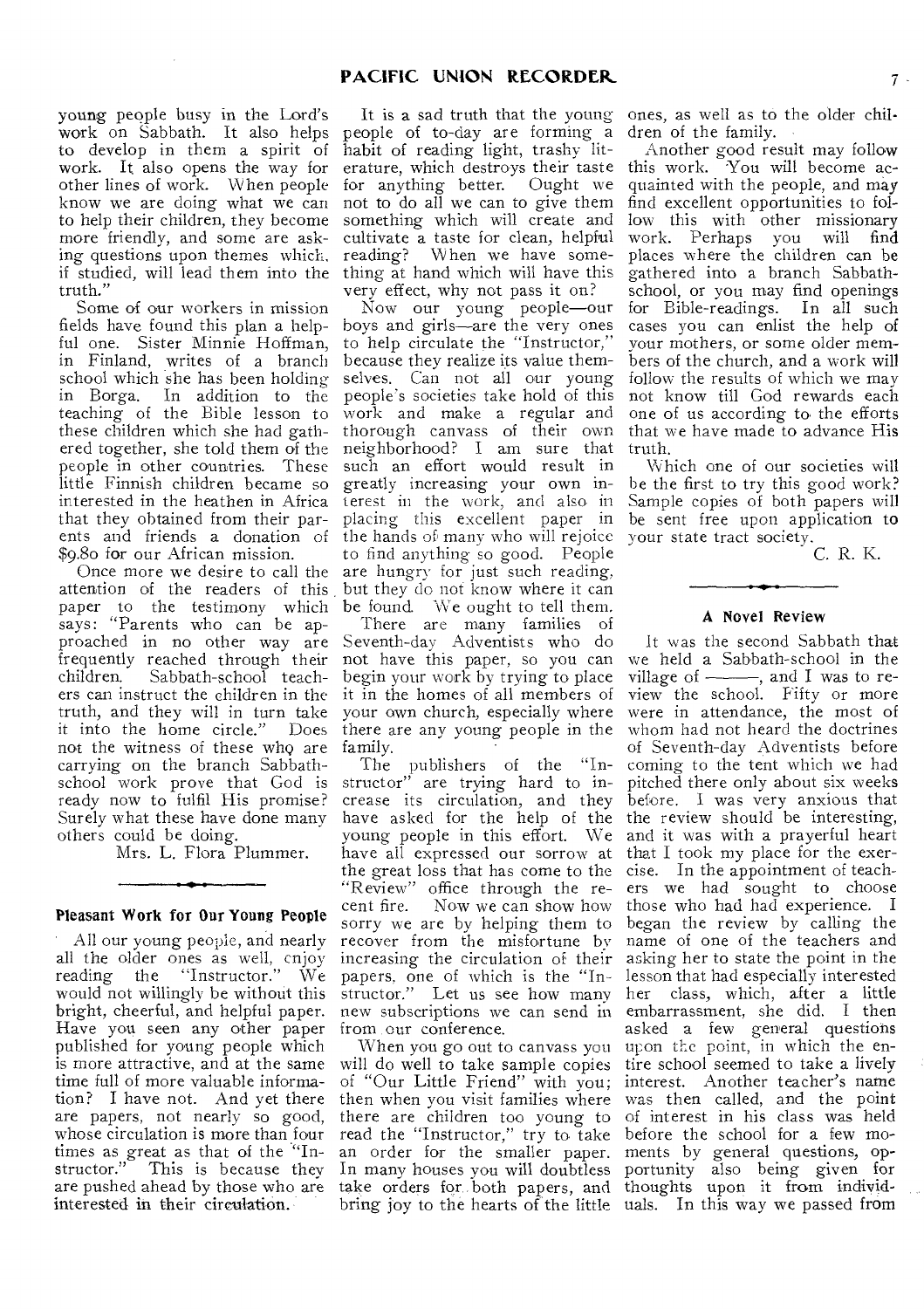class to class. The review proved so interesting that after the Sabbath-school we were led to discuss the plan. The thought then came to us to carry the idea farther, and ask each teacher to appoint one scholar of his class to note the point that seemed to be of special interest, remembering it during the week, and when called in the review the following Sabbath, present it in brief. It worked splendidly. Some said it was the best "Sunday-school" they had ever attended. We excused the use of the term upon the grounds of habit, but were encouraged to present the plan of review before other Sabbath-schools, quite a number of which, to our knowledge, have tried it with pleasurable church-school teachers of Califorresults.

The idea is to appoint a different scholar in each class every week, until all have had their turn, and then begin again, and go around. There are at least five points of advantage in this plan of review, which may be briefly enumerated as follows :-

I. It does not receive the mold of one mind, but of the entire school, or of as many classes as are asked for points.

2. Every class is heard from, and the work they are doing will be shown.

3. The interest in the review is more intense, because of the curiosity aroused when the eyes of all are upon one class, each class having its turn.

4. The changing from class to class lends diversity to the exercise.

5. Every person in the school will have a special duty to perform at least once every five to eight<br>weeks. This gives opportunity This gives opportunity for none to be idlers, and no one feels neglected.

The intermediate and even the primary classes take part in these reviews, and feel that they are part of the school, and not side issues.

As no one plan can be carried to the exclusion of others in Sabbath-school work, we do not think this idea of review should have a monopoly, but are sure it will be of interest to those who try it.—A. R. Hyatt, in Sabbathschool Worker.



# To the Teachers and Pupils of the California Church-Schools

The editor of the "Advocate of Christian Education" has made an urgent appeal for help to place the March number of that periodical in the hands of the public school teachers of the United States. There never has been an effort to reach this class with this phase of the third angel's message. and it is time something was done in this direction. Can not the nia and their pupils see that the public school teachers of this state receive copies of this number of the "Advocate"? Here is an opportunity for us to do some missionary work. It is time that the public school teachers of the land had placed before them the principles of Christian education. The successful canvasser approaches the carpenter along the line of carpentry; to the blacksmith he is interested in blacksmithing; the electrician finds him much taken up with the wonders of electricity; and thus he touches a responsive chord, and succeeds in placing in the hands of the otherwise uninterested listener that which the canvasser believes will be for his present, and, perhaps, future, welfare. So we in carrying the message to the teachers of the land must approach them through the channel of their chosen profession. The truth must go to them through the educational phase of the 'message. Therefore let us begin this work by placing before them the valuable matter on the principles of Christian education, as will be found in the March number of the "Advocate." Can not you do, make your report as uneach church-school see that the favorable as possible. teachers of the county in which it is located are supplied with copies? If the number of teachers in the teacher. Rather, have him feel populous counties is too great to be supplied by the church-school or schools located in said counwell to take hold and help in the points they see in the work of the

good work. But what is done must be done quickly. Perhaps the better way would be to secure lists of names of the teachers, and send on to the "Advocate" office, and ask that the papers be sent direct to the given addresses. This will save time. The money for the papers should be sent with the lists of names. The rate is very low, only four cents a copy, and when fifty or more copies are ordered the price is three cents a copy.

Another matter that I must speak of in this connection is this: Our church-school teachers have a very important work to do in teaching history in their schools. The history of our country is peculiar because of the prominence of the principle of religious freedom. Now, the church-school teacher should, of all people, be thoroughly acquainted with this subject in all its bearings. In no way can he be more thoroughly prepared to teach it to his pupils than by reading the "Sentinel of Liberty." No teacher in our schools should be without it. He can not afford to be without it. It contains just what he needs to be properly informed in all phases of this most important subject, that he may present it to his pupils from the right standpoint. But more need not be said. Dear teachers, let us subscribe for and read the "Sentinel of Liberty."

J. S. Osborne,

Supt. Church-schools. Healdsburg, Cal., February 9.

# Ten Rules for Killing a Church-School

1. Neglect to pray for the school. 2. Do not assist the school financially; the gospel is free.

3. Never visit the school, or, if

4. See that no close union exists between the school board and the that the board are critics instead of friends.

ties, then the churches would do point to talk over all the weak 5. Let the parents make it a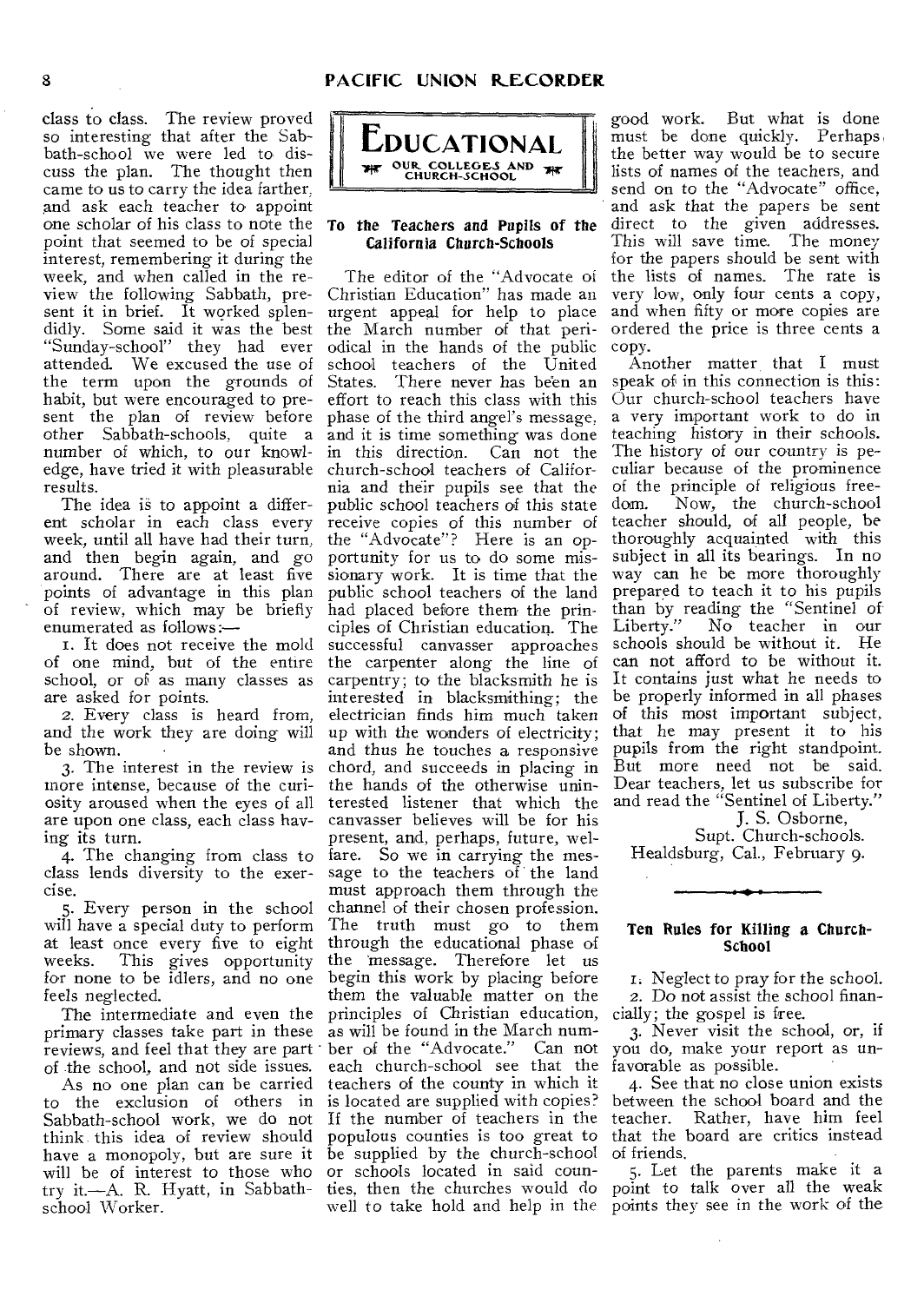teacher, and be sure to have the and not in order of the Lord. Do children present.

6. Never speak a word of encouragement to the teacher; it might make him vain.

7. If there are defects, real or imaginary, in the teacher, do not mention them to him; but be sure to tell them to the patrons of the school. They should know about them, of course.

8. When any real difficulties are encountered, get discouraged. Accept them as certain evidence that the school work is a failure,

not pray.

9. Never for a moment suppose you can do anything to assist in the work. The board and the teacher should be able to run the school.

Io. If at any time the teacher finds it necessary to discipline your children, make a stir about it, for your children are good, and do not need any correction, Afterward treat the teacher coolly at prayermeeting and on Sabbaths.

If these rules are faithfully car-

will go down to ruin. Read Phil. 4: 8.<sup>-</sup>G. B. Thompson, in New York Indicator.

# **Fernando College**

ried out, the church-school work will, in all probability, be a failure in your church; and some, if not all, of the church's flock of children

Recent reports inform us,— That the dormitories of the Southern California school are full of students.

That the plan of supporting the church-school teachers from the second tithe that is paid in by the membership of the conference has been extended to the faculty of the Fernando College; hence no charge is made for tuition.

Some headway has been made on their farm. The teachers and students have set out 20,000 strawberry plants, which will begin to bear before the present term closes. A patch of.green peas will. yield supplies for their table within a few more weeks, and an acre and a half of potatoes are growing nicely.

## **Be a Missionary at Home**

After an enthusiastic missionary meeting a young lady went to the speaker and told him that she would like to become a missionary. Looking at her earnestly, the mis $sionary said:$ 

"I suppose you have been working in the Sunday-school, and seeking to win the scholars there to Christ."

"No," answered the young lady, "I never felt called to teach children; I am not suited for them."

"Well," said the missionary, "perhaps you have been helping in a mothers' meeting, and trying to bring those at home to Jesus.

"No," answered the young lady, "I can not say that I have done any of this work, but if I went abroad I might be able to begin there."

"Believe me, my dear young lady, if you can not work for Christ at home, you will not find it easier to do so abroad. We want as missionaries those who have proved themselves soldiers of the Lord Jesus."-Selected.

# **STATISTICS OF CHURCH-SCHOOL WORK OF CALIFORNIA FOR THIRD MONTH.**

| NAME OF<br>SCHOOL                         | Number Boys<br>Enrolled | Number Girls<br>Enrolled | Total No.<br>Enrolled. | No. New Pu-<br>pils | Average<br>Attendance<br>Daily | Average<br>Belongirg<br>$_{\rm No.}$ | Per Cent of<br>Attendance | Tardinesses | Visits by<br>Board. | <b>Visits</b><br>Others.<br>$\overline{q}$ | Scholarship    |
|-------------------------------------------|-------------------------|--------------------------|------------------------|---------------------|--------------------------------|--------------------------------------|---------------------------|-------------|---------------------|--------------------------------------------|----------------|
| San Francisco:-                           |                         |                          |                        |                     |                                |                                      |                           |             |                     |                                            |                |
| Advanced Department<br>Primary Department | 12<br>19                | 14                       | 26                     | I<br>I              | 21.5                           | 23.2                                 | 92                        | 15          | o                   | $\frac{7}{18}$                             | 87             |
|                                           |                         | 13<br>27                 | 32<br>$\overline{58}$  |                     | 25.1<br>46.6                   | 26.5                                 | 94                        | 17          | o                   |                                            | 89.5           |
| Oakland:-                                 | 31                      |                          |                        | $\overline{a}$      |                                | 49.7                                 | 93                        | 32          | O                   | 25                                         | 88             |
| Advanced Department                       | 12                      | 15                       | 27                     | $\circ$             | 25.2                           | 26                                   | 96                        | 13          | о                   | ĩ                                          |                |
| Primary Department                        | 21                      | 19                       | 40                     | 13                  | 21.3                           | 25.8                                 | 8 <sub>2</sub>            | 19          | $\circ$             | 4                                          | 86             |
| Intermediate Dep't                        | 9                       | 13                       | 22                     | $\overline{2}$      | 20.6                           | 21.6                                 | $95 - 5$                  | 20          | I                   | $\mathbf I$                                | 87             |
|                                           | 42                      | 47                       | 89                     | 15                  | 67.1                           | 73.4                                 | 91.4                      | 52          | $\mathbf{I}$        | $\overline{6}$                             | 86.5           |
| Healdsburg:-                              |                         |                          |                        |                     |                                |                                      |                           |             |                     |                                            |                |
| Advanced Department<br>Intermediate Dep't | 12<br>18                | 24<br>18                 | 36                     | 5                   | 33.2                           | 33.9                                 | 97.7                      | 18          | 1                   | 13                                         |                |
| Primary Department                        |                         |                          | 36                     | 3                   | 32.8                           | 34                                   | 96.4                      | 51          | o                   | 14                                         |                |
|                                           | 23                      | 22                       | 45                     | $\mathbf{I}$        | $37 - 3$                       | 38.3                                 | 97.2                      | 64          | o                   | 22                                         |                |
| $F$ resno:—                               | 53                      | 64                       | 117                    | 9                   |                                | 103.3 106.2                          | 97.1                      | 133         | I                   | 49                                         |                |
| Advanced Department                       | 2I                      |                          |                        |                     |                                |                                      |                           |             |                     |                                            |                |
| Primary Department                        |                         | 19                       | 40                     | $\mathbf{2}$        | 32.7                           | 35.5                                 | 92                        | Q2          | о                   | 5                                          | 82             |
|                                           | 13                      | ΙO                       | 23                     | $\circ$             | 20.5                           | 21.9                                 | 93                        | 22          | I                   | $\overline{a}$                             | 88             |
|                                           | 34                      | 29                       | 63                     | 2                   | 53.2                           | 57.4                                 | 92.5                      | 114         | <sup>T</sup>        | $\overline{7}$                             | 8 <sub>5</sub> |
| Eureka                                    | 14                      | 17                       | 3 <sub>1</sub>         | 14                  | 21                             | 23.9                                 | 87.8                      | 35          | o                   | 3                                          | 86             |
| Pepperwood                                | 9                       | 12                       | 21                     | 8                   | 15.3                           | 16.3                                 | 93.6                      | 39          | 4                   | 10                                         | 90             |
| Santa Rosa                                | 13                      | 20                       | 33                     | о                   | 29                             | 31.9                                 | 91.2                      | 59          | о                   | 22                                         |                |
| Petaluma                                  | 7                       | 6                        | 13                     | o                   | 9.4                            | IO.4                                 | 90                        | 17          | $\circ$             | 3                                          |                |
| Sebastopol                                | 7                       | ΙI                       | 18                     | o                   | 17.2                           | 18                                   | 98.3                      | $\circ$     | $\overline{a}$      | 4                                          | 95             |
| Alameda                                   | 8                       | 10                       | 18                     | I                   | II,I                           | 13.4                                 | 83                        | 31          | I                   | 22                                         | 91             |
| San Jose                                  | 15                      | II                       | 26                     | 7                   | 18                             | 20.3                                 | 88                        | 5           | I                   | 7                                          | 90             |
| Burrough                                  | $\overline{a}$          | 9                        | IJ                     | о                   | 7.4                            | 8.3                                  | 89.1                      | 21          | I                   | I                                          | 92             |
| $\text{Handord}\dots\dots\dots\dots$      | 11                      | 18                       | 29                     | 4                   | 23.5                           | 24.9                                 | 94                        | 58          | $\circ$             | 3                                          |                |
| Armona (Hansen)                           | $\overline{2}$          | 4                        | 6                      | o                   | 5.9                            | 6                                    | 99                        | $\circ$     | o                   | o                                          | 96             |
| Glennville                                | $\overline{2}$          | I                        | 3                      | $\circ$             | 3                              | 3                                    | 100                       |             |                     |                                            |                |
| Bakersfield                               | 9                       | 7                        | 16                     | 3                   | [1.1]                          | 13.5                                 | 88.8                      | ŢΟ          | 6                   | 4                                          |                |
| Red Bluff                                 | 12                      | 18                       | 30                     | I                   | 24                             | 28.4                                 | 85.5                      | 9           | $\boldsymbol{2}$    | 3                                          | 85             |
| Reno, Nevada                              | 5                       | IO                       | 15                     | I                   | 12.8                           | 13.8                                 | 92.4                      | 24          | $\circ$             | 16                                         | 94             |
| St. Clair, Nevada<br>Sanitarium.          | 5                       | $\overline{7}$           | 12                     | $\overline{2}$      | 9.7                            | 10.9                                 | 89.5                      | 10          | I                   | I                                          | 90             |
| No Report.                                |                         |                          |                        |                     |                                |                                      |                           |             |                     |                                            |                |
| Totals                                    | 281                     | 328                      | 609 <sup>1</sup>       |                     | 69 488.6 529.7 92.2 649        |                                      |                           |             | 2I                  | $186$ 90                                   |                |

The above report for the third month shows some gains over the preceding. It will be observed that the total enrolment for this month is 609, an increase of 28 over that of last month. With the enrolment of the school not heard from, which is perhaps 36, the total enrolment for the entire conference is 645. Notice that the average daily attendance, the average number belonging, and the per cent of attendance have also increased. But look at the tardinesses; also at the number of visits made by members of school board,-a grand total of 21! Quite a number of blank scholarships, too.

J. S. Osborne, Church-school Superintendent.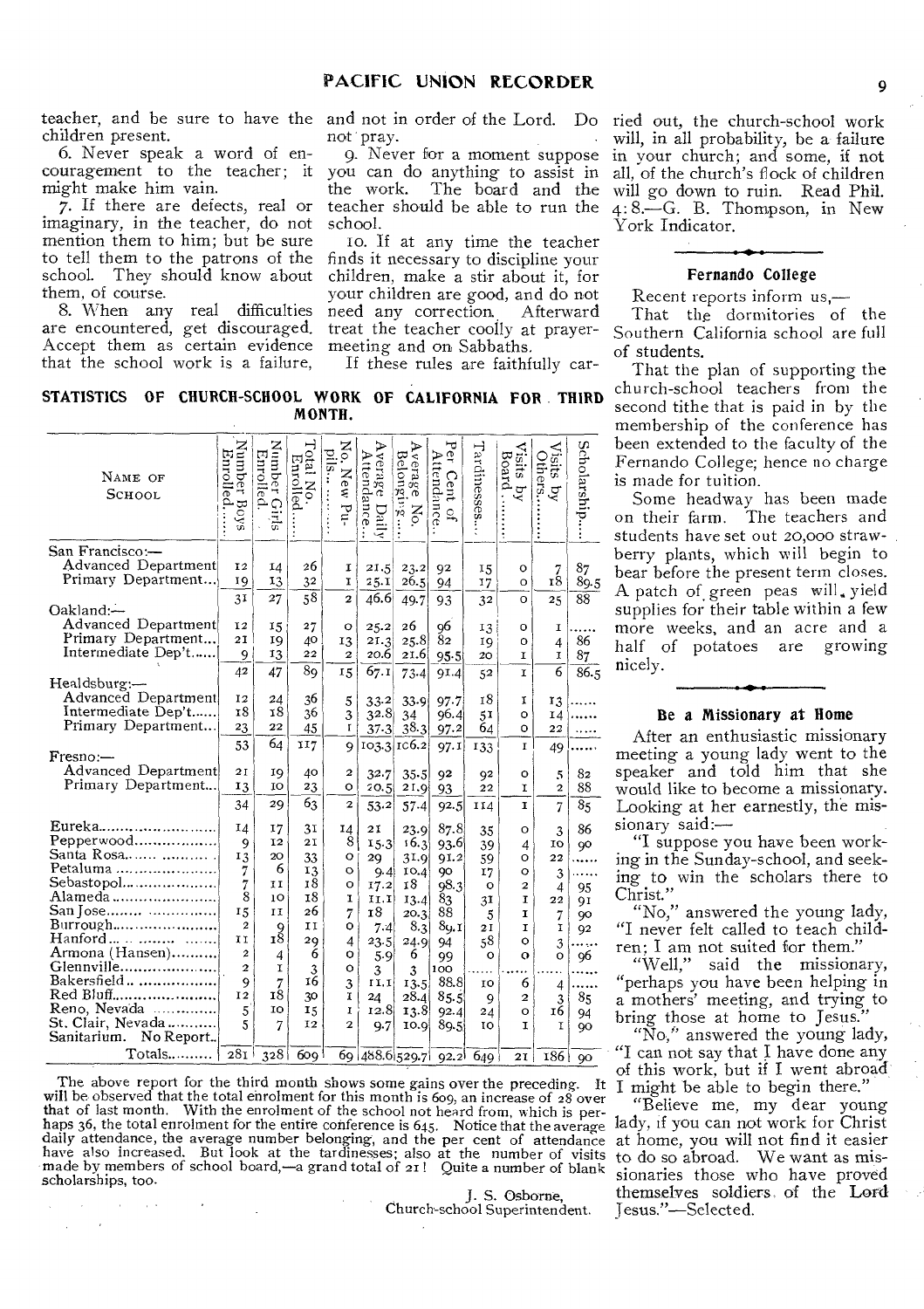# 10 **PACIFIC UNION RECORDER**



#### **The Book Work**

## **SOUTHERN CALIFORNIA**

BIBLE-READINGS

Orders. Vaiue. Geo. Hagerman, Santa Monica..9 \$ 16 oo<br>J. H. Parritt, Los Angeles......25 39 50 J. H. Parritt, Los Angeles ......25

STEPS TO CHRIST AND GT. CONT.

M. Vroman, Los Angeles........Ioo 00 George Scott, Los Angeles..... Total...  $\frac{1}{34}$  \$251 00

#### **An Inspiring Meeting**

Sabbath, February 7, was an enjoyable day to the Salem Church, and to the representatives of Portland, Monitor, Dallas, and Independence churches who were present. The occasion was a mis-<br>sionary convention. Although it sionary convention. was very rainy, the church was nearly full, and the clouds, instead of having a depressing effect, seemed to shut us in with the Lord and His blessing.

Elder F. M. Burg, president of the conference, led out with a stirring appeal to finish the work with "Christ's Object Lessons." At the close of his talk, representatives of the various churches evidenced by their discussion of the subject a quiet determination to finish the work as soon as possible. Following this Brother H. H. Johnson, the state agent, spoke on " 'Christ's Object Lessons' work fini,hed, What  $Next?''$  He showed that the tract campaign which is just being introduced is the promised work, which has been given to us at the completion of the "Object Lessons" effort. He also proved by many experiences that the "Object Lessons" work was simply a preparation for a still wider work on the part of all our people. A jubilee song (a portion of the words for which had been composed by Elder Burg, for the occasion) was then sung by a male quartet. This was given by way of a forerunner of the greater jubilee, which we all may enter into when this work is completed.

The next service was opened by loved us." I John 4:19.

a short study of Isaiah 54, followed by a talk by the writer, entitled "Let the Lower Lights Be Burning." Its aim was to impress the fact that each one, no matter how humble, or how few his talents. should do his part, by making his life a light to those about him. As a preparation for this, the necessity for an entire consecration was emphasized, and we then held a consecration meeting. The Lord came wonderfully near, as various ones expressed a willingness to give up all for Him. Brother Winslow interspersed these testimonies with the various stanzas of that well-known hymn, by the blind Fannie Crosby:—

"Consecrate me now to Thy service, Lord, By the power of grace divine;

Let my soul look up with a steadfast hope, And my will be lost in Th'ne."

As the congregation joined in the chorus:—

"Nearer, nearer, nearer, blessed Lord, To the cross where Thou hast died; Draw me nearer, nearer, nearer, blessed

Lord, To Thy precious bleeding side."

Their voices seemed to rise in one united prayer of consecration for service. To close this session the congregation sang "Let the Lower Lights Be Burning," with an enthusiasm which showed a determination to put its sentiments into their daily lives.

The third session was taken up with a discussion of "Our High Calling," by Brother Pettit; "Preparation for Service," by Brother Burg; and "Our Church-schools," by Brother R. L. Wildman.

One feature of the meeting which may seem peculiar to some of our readers was the rule of the church to not speak in a loud tone of voice during intermissions. If a conversation was to be entered into, the parties stepped into the schoolroom adjoining. It certainly brought in a quiet, reverential atmosphere, that was appreciated by those visiting the church for the first time.

We believe no one left the meeting feeling that his coming had<br>been in vain. H. H. Hall. been in vain.

"We love Him, because He first

# **Canvassing Work in California Conference**

In the interests of the canvassing work in particular and the work in general, I have visited quite a number of the churches in this conference.

While there seem to be but a few who are anxious to go out into the field as canvassers to sell our large denominational books, yet there are some who are at work, and others who are making preparation to enter the work in the near future:

One brother who has just entered the canvassing work with our books for the first time writes that he received his outfit for canvassing for "Marvel of Nations," and has canvassed part of four days, putting in eight and one-half hours' actual work, giving, in all, twenty-two exhibitions of the book. As a result he took eighteen orders, all for the giltedge book. This work was done in the neighborhood where this brother lives and has lived for years; but he has been 'a, Seventhday Adventist only a short time. This is a sample of what others might do if they would consecrate themselves to God, and then undertake the work as this man has done, not in a foreign field, but near home.

Another brother has taken one dozen of "Power for Witnessing," to sell to his neighbors, and expects in the near future to so arrange his affairs that he can spend his entire time in evangelistic canvassing.

Another brother is planning to enter the work as a resident canvasser, taking the county in which he lives as his territory, and canvassing the county, first for one book and then for another. In this way it will be possible for the canvasser, if he has a family, to be at home often, and at no time he very far away; again it will be the means of his becoming acquainted with the people, and, as from time to time he passes over his territory, he can follow up each interest as it develops, and so keep in touch with the interested ones. There are many other points in favor of this kind of resident can-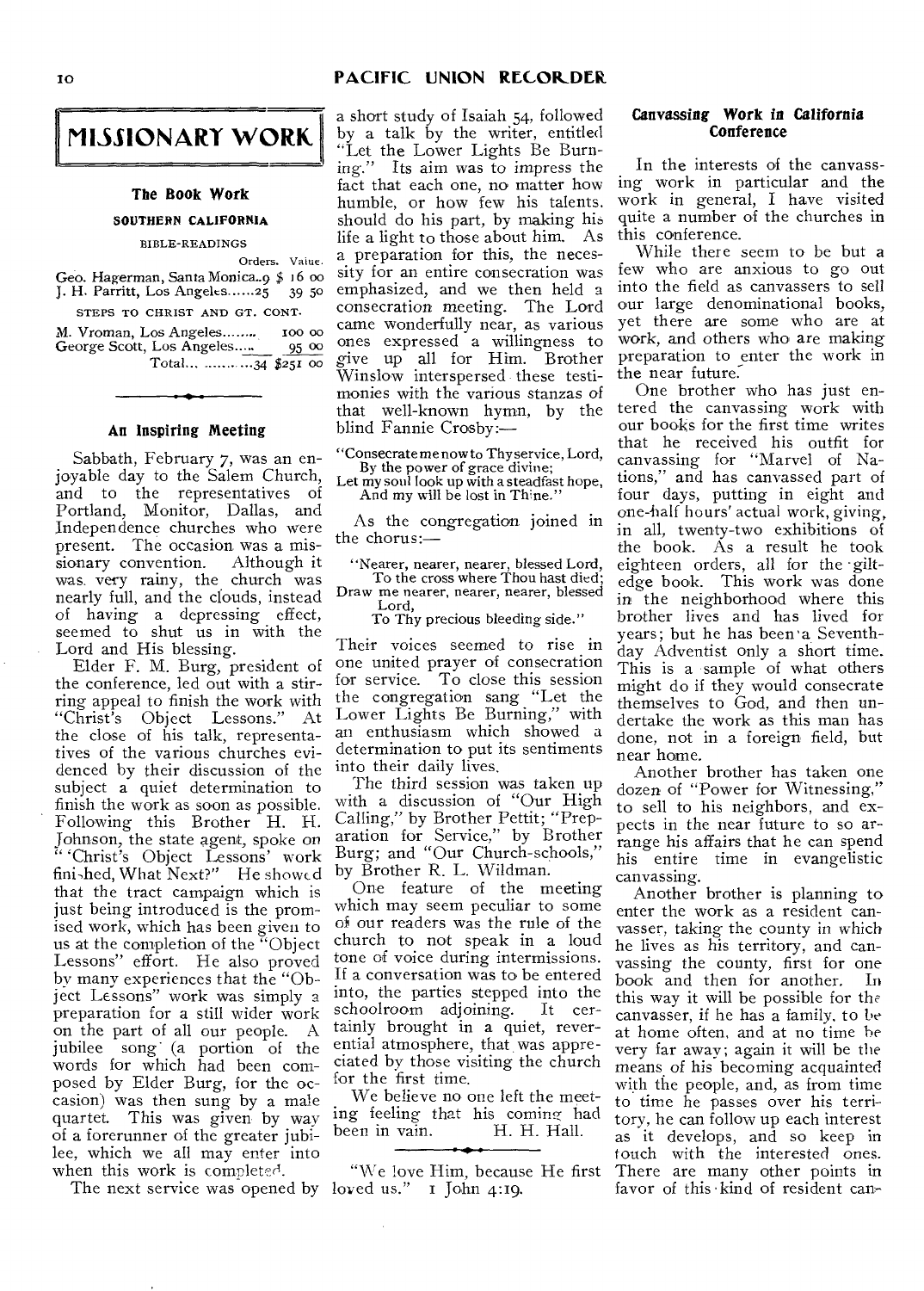vassing work, that space will not permit to mention here.

All the churches visited have taken hold of the tract work in earnest, and express themselves as determined to take hold of the tract and paper work as never before. We trust that the good resolutions that have been made will be renewed day by day, until the work is finished in the earth.

Think it all over carefully. brother, sister, you who have been impressed by the Holy Spirit, time and time again, that you should take hold of the work in some of these branches, and yet have put it off, until, as you look back over the past, you feel as though your life had been a failure, so far as actual work is concerned. It is not what we have done, but what we Might have done, that causes us to feel that our life has been a failure. Activity is the divine law of life, and it is the spirit of "do something, and do it now," that is needed everywhere among the believers of this overdue message. Do not stop to look over the mistakes of the past and at the failures you have made. Leave those now at the altar of consecration, confessing them all to God. Then, like the apostle of old, "forgetting those things which are behind, and reaching forth unto those things which are before, I [not Paul] press toward the mark for the prize of the high calling of God in Christ Jesus."

Who will be next to take up the work in the place where the Lord calls you? "Procrastination is the thief of time," and the time in which we have to do this work is<br>short.  $\Delta$ . S. Kellogg. A. S. Kellogg.

Brother D. Richards, of Dilley, Oregon, writes that apparently he has done but little in the canvassing work during the last few weeks, but has had many good experiences in talking with the people concerning Scriptural truths.

Since the Word of the Lord endureth forever, let us identify ourselves with its eternity by doing it, and then entering into its everlasting reward.--Paxton.

#### Excellent Missionary Names

#### A SUGGESTION

The California Tract Society desires the names and addresses of all the parties to whom the Northern California brethren have sold "Christ's Object Lessons." If you will stop to consider the matter, you will find that these parties are the very ones to whom the "Signs," the "Sentinel,"or the"Pacific Health Journal," or some of our other papers, should be mailed. The book "Christ's Object Lessons" which they have purchased is preparing their minds for other phases of the third angel's message.

Let every church-member in the California Conference follow up his sales of "Christ's Object Lessons" by mailing either the "Signs," "Sentinel," or the "Pacific Health Journal," or even all three, to each party. Call on them regularly, and visit with them with these papers. Show them that you have a real interest in their welfare here and hereafter.

Send all names and addresses on a separate sheet of paper, and address the same to the California Tract Society, 301 San Pablo Avenue, Oakland, Cal. These names will be used to good advantage.

> Augustin J. Bourdeau, Secretary.

## A Real "Object Lessons" Testimony Meeting Held at Salem, Feb. 7, 1903

Brethren and sisters, I stand up tins morning to tell you of the goodness of God. During the last few weeks I have enjoyed His blessed presence. I know there is a God in Israel. My love for the people has grown more and more, and, as I have tried to labor for souls, the Lord has<br>poured His Spirit upon me. I poured His Spirit upon me. I know we must do this work with "Object Lessons." It is a work of God. Pray for me.

The work at Monitor is forward. Judging from the efforts made up to this time, I believe our work on "Object Lessons" will be finished before the conference year is

ended. We are all of good courage.

The church at Dallas is of good courage. We realize that this work with "Object Lessons" is from the Lord, and we are pushing it forward.

I know it is a blessed thing to be in the work of the Lord. Although I have not had many ex periences with "Object Lesson," I know it is a blessing to go out with a hook, and present the truth to others. My soul has been blessed in the work. 1 am of good courage, and I intend to go forward with the work until it is finished.

On page 344, "Christ's Object Lessons," we read, "There is no excuse for slow bungling at work of any character." It also says that those who will, may overcome these fussy, lingering habits. The Lord is well pleased for this people to set a definite time for the accomplishment of a definite work and bend all our energies to that end. We have set a time for the finishing up of this work, and the Lord is well pleased with it. In thinking over this matter, I felt that I must get to work, as I wanted some rich experience. went to one business house, and left a copy of the book, and, as I was passing along, would hand some one a copy, and perhaps tell them to keep it two or three days. In one case, I went to the bank to make a deposit. I told the banker I knew he was busy, so did not take time to talk with him about the book, but told him to take it home, and look it over. have had several experiences of this kind, and have sold a goodly number of copies.

Yesterday morning, on the car, I was talking with one man, telling him about our work with "Object Lessons," and I said to him, "If you were asked to give \$1.25 in the interests of education, you would not hesitate."<br>"No." I then asked. I then asked him if he would take a copy of the book, and he said he would, although I did not have, a copy with me. I also had another experience. On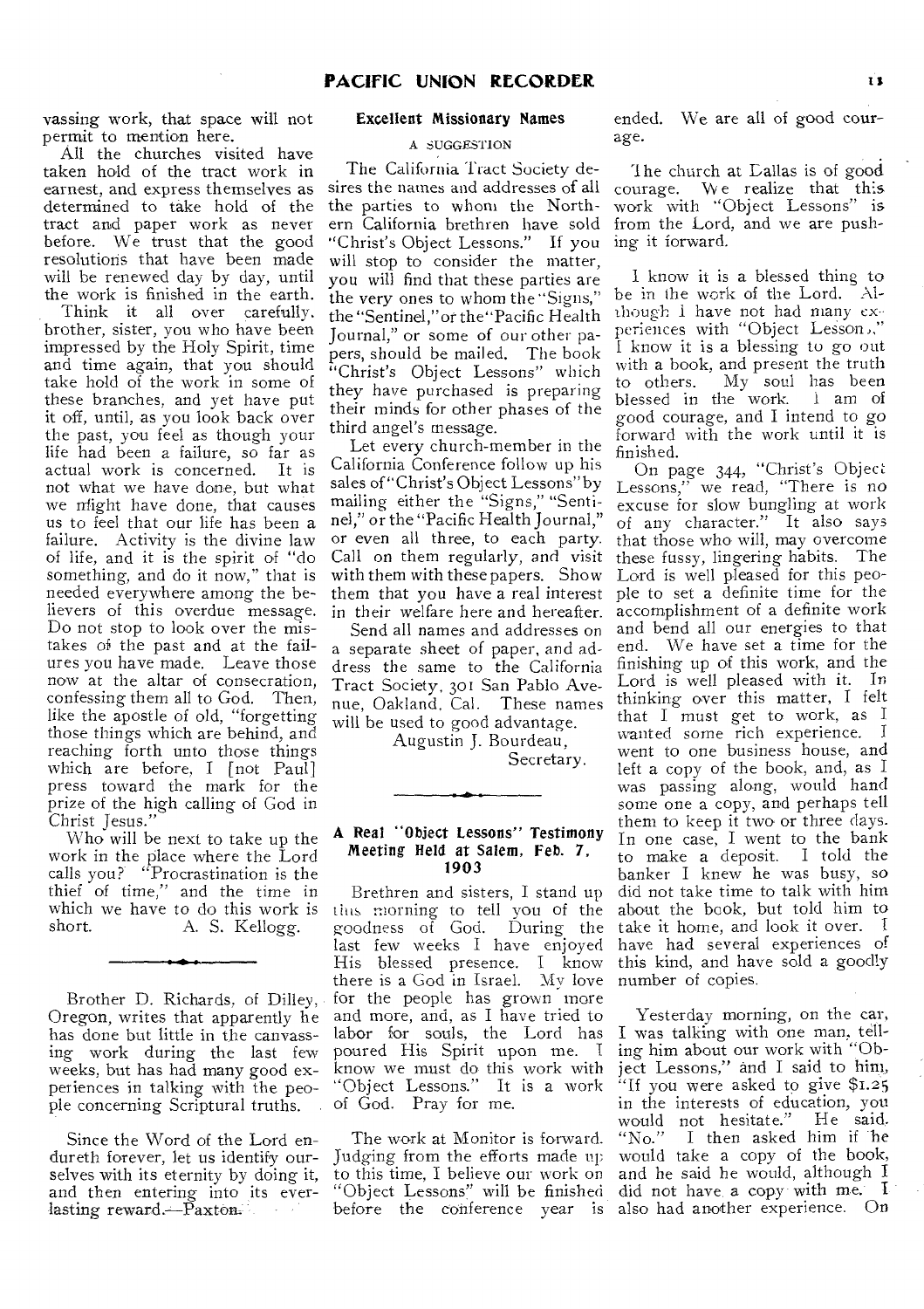ning, a gentleman sitting behind money for it. me remarked that he wished he had the evening paper. I was reading a copy of "Object Les-was one brother who did not want sons" at the time, so I handed it to take up work with "Object" to him to look at. After a while Lessons." One afternoon we all he bought a paper, and started went out, and had a good expeto hand the book back. I said, rience. In the evening we got "What do you think of it?" He said, "It is fine; it is good." I asked him if he would like to buy it. He said, "Yes, sure." He reached down in his pocket and handed me the money. I have had several experiences similar to these.

I know this is the Lord's work, and I have received rich blessings in trying to sell "Object Lessons." My whole heart is in it. Whereever I go, I take the book, and have sold quite a number of copies.

The Lord has said, "Be not discouraged, and be not dismayed," and I promised the Lord I would not be discouraged. I have had quite a number of good talks, and have sold some books. I am still determined to go out and do what I can by the help of the Lord.

I am full of courage. There is a glorious crown just waiting for you and me. Let us be faithful, and press together, to gain that crown. I can not canvass, but I went out, and the Lord sold the books.

That is what the Lord did for me. He helped me to sell "Object Lessons." I have sold twice my quota, and He has blessed me. I always take the Lord with me.

I will tell you how easy it is to sell "Object Lessons" in our neighborhood. One man attended a meeting in which the work with "Object Lessons" was discussed. He told his children he would like to have one of the<br>books. A few days after his A few days after his daughter called at my house, and my wife showed her the book. She said, "Bring it over, and father will surely take one." A short time after my wife went asked for a tract like the one in over, and the first thing he asked was, "Did you bring the book with

 $\ddot{\phantom{a}}$ 

In one church I visited there together, and had a good time in relating our experiences. It was one of the best meetings I ever attended. The other day I heard of this brother through other members of that same church, and they said he had been selling "Object Lessons" ever since that first experience. selling two at a time; some days he would sell four. I believe we would all have this experience if we would start out right.

# Why Not Be Tract Societies

The trouble with many of our tract societies is that they have forgotten that their chief business is to circulate tracts. Why not return to the old-time zeal in distributing our smaller publications? A goodly window display of the new General Conference tracts, "We Would See Jesus," "Signs of Our Times," "The Gospel Remedy for Present-day Isms," "What Do These Things Mean," and of other tracts with attractive titles, such as "Labor and the Money Power," "From Sabbath to Sunday," "The Temporal Millenium," "Seal of God and Mark of the Beast," "Miracles and Delusions," "Hypnotism: What is it?" "Is Sunday the Sabbath?" "Christian Patriotism," "The Eastern Question," "Marshaling of the Nations," "Alarm of War," etc., will attract the attention of people as they pass by your office.

Last week a laborer, on his way to work, an Irishman, looked at our display of tracts, periodicals, etc., in the window, and, stepping into the office, said, "I want that tract 'Signs of Our Times.' " Before leaving he purchased too of them. The next day a fashionably dressed lady stepped in and our window telling about "Christ's Second Coming." These are but

 $\ddot{\cdot}$ 

my way to Portland the other eve-ten minutes he handed her the may be easily awakened in our tracts if we but take the pains to show people what we have to sell.

Why not turn your house into a small tract society, and sell hundreds of tracts and pamphlets to your neighbors and friends?

Augustin J. Bourdeau, Sec. Cal. Tract Society.

# Is the Master Calling You

Another holiday season is past, and a new year has come to us. What record shall be made in the books of heaven, of your work and mine, during 1903? The answer to this question must be made by each one individually.

In view of the nearness of Christ's coming—in this generalion—in view of the great truths which God has revealed to us, in view of the great, sinful world, in view of the ignorance of these precious truths by some who even profess Christ, in view of the impending judgment, shall we not arise and go about our "Father's business"?

If Christ Himself should visit you and ask you if you could not do this work or that for Him, if you could not take a message from Him to such a person, or in His stead go to relieve suffering or want in such a home, do you not think you would gladly comply?

But does He not visit your heart again and again, and say, "My brother, My sister, will you not go and do this for Me?" "Inasmuch as ye have done it unto one of the least of these My brethren, ye have done it unto Me." Many opportunities are open before us to work for the<br>Master in this new year. Shall  $M$ aster in this new year. we not improve them?

The first one of the new tracts prepared by the General Conference Committee is now ready. It is entitled "We Would See Jesus," and treats on the second advent. This, and the others to follow, ought to be scattered like the leaves of autumn. This is one kind of work the Master is calling on us now to do for Him.

you?" She said, "Yes;" and in illustrations of the interest that other of these is adapted to all Then there is the work with our pioneer periodicals, the "Signs" and the "Sentinel." One or the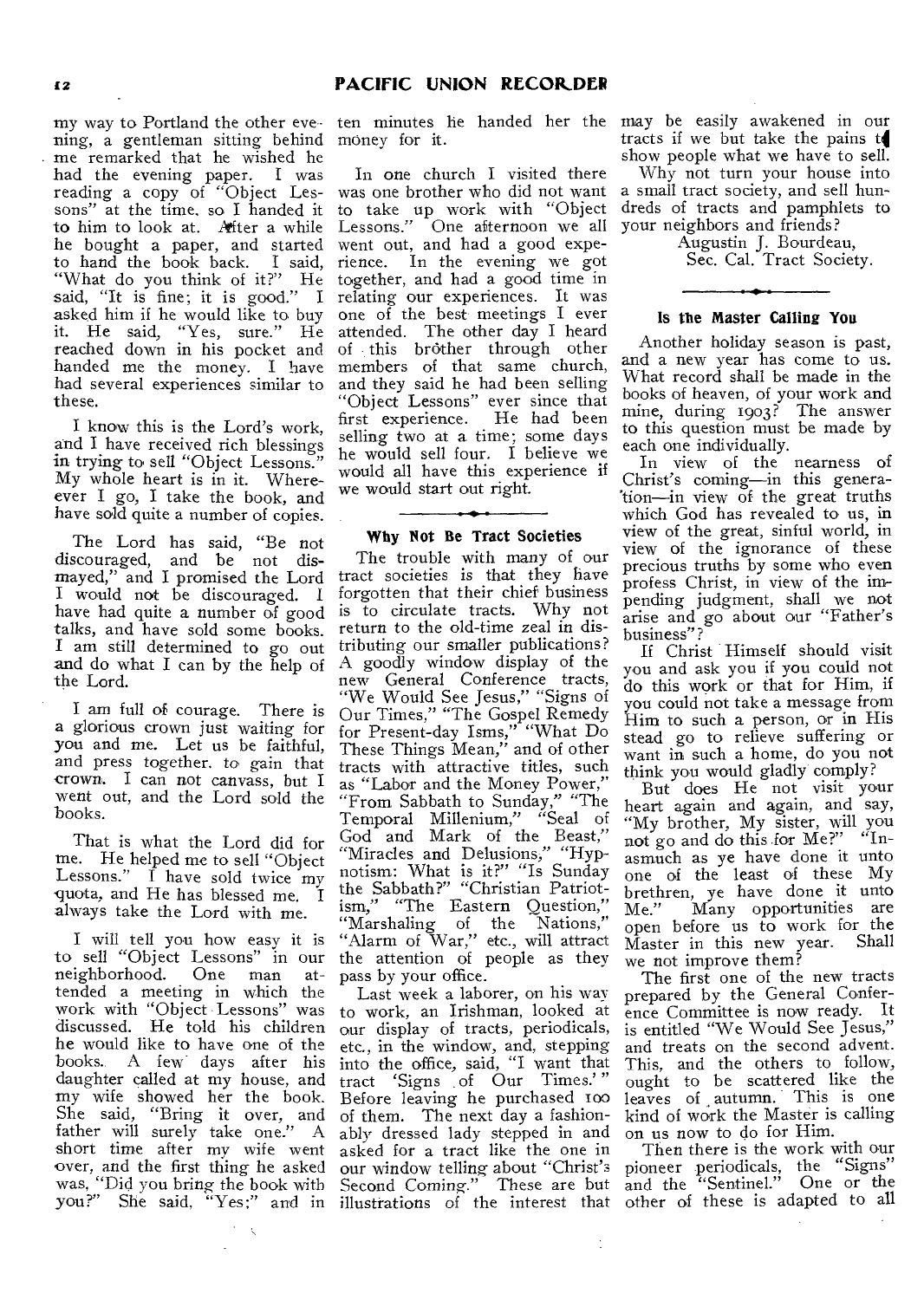classes, laboring men, business men, professional men.

Many have felt disappointed because the "Sentinel" was made a monthly, as it was too large and too expensive for individual and church missionary society use. Now it is a weekly again, and every church ought to have a club to circulate among business and professional men,—those who are leaders in public thought and molders of opinion.

There is also a work which some one ought to take up in every church, and that is the securing of subscriptions from all our own people for the "Review." Every Seventh-day Adventist should have it regularly. Where individuals are too poor to pay for it, a fund should be raised by other members to pay for the paper for such persons.

The circulation of our larger publications by our regular canvassers is another important work, and hundreds of new ones should<br>be enlisted. Some have sold Some have sold books during the holidays, intending to take up some other work after the first of January. But does the Master relieve us so easily and so quickly from doing His work? Are there not many, many souls yet to be warned in your vicinity, and is not the need as great in January as in December?

A recent communication from Sister White says, "The canvassing work is to be revived" and "carried forward with increasing success." Thank the Lord for these encouraging words. In the same communication are these words: "Let no one think that he is at liberty to fold his hands and do nothing. That any one can be saved in indolence and inactivity is an utter impossibility." Should not these words stir our hearts and cause us to take up work of some kind for the Master?

To-day the Master is calling to those for whom He gave His life, asking them, "Who will go and carry My message of love and salvation to a dying world?" Who will respond to His call, and enlist? Those who do this will find that the "love of Christ will touch and transform them, making them willing for His sake to do and dare." —S. N. Curtis, in.. New England Gleaner.

# "Its Selling Qualities"

We are in receipt of the following encouraging words regarding "Christ's Object Lessons," from Joseph Clemens, chaplain of the Fifteenth Infantry, United States Army, Monterey, Cal.:—

"I have examined the book 'Christ's Object Lessons,' and wish to speak of its selling qualities. While in college, for years I sold books, and trained hundreds of others for the same holy calling. I have examined articles of many kinds offered to canvassers, and am prepared to say that illustrated Bible books of this character are sold easier, and give better satisfaction to buyer and seller, than any other books or articles sold by agents. Very truly,

# "Joseph Clemens,

"Chaplain Fifteenth Infantry."

Considerable money is coming in to the tract society from all parts of the state from the sale of this book. The money is being transferred to the brethren in charge of the college, and is being used to pay off notes against the college. Thus the debt is being steadily reduced. Let all who are interested in Christian education, as represented in Healdsburg College, now engage with renewed zeal and activity in the sale of<br>"Christ's Object Lessons." A "Christ's Object Lessons." few more lifts and the struggle will be over.

A. J. Bourdeau, Sec. Cal. T. and M. Society.

## Shall the Message Reach the Army and Navy

Military life is not conducive to spirituality. Is not this special reason why we should rise up and take the gospel to this class of<br>people? Furthermore, in the Furthermore, in the troublous times that are just ahead of us, we will find it wonderfully to our advantage to have leading army officials understand about our position, our principles, and our work. With this in view, we have written personal letters, and sent copies of the "Life Boat" to every one of the one hundred and twenty-five military posts in the United States, and also to leading military officers, and Y. M. I Peter 2:21.

C. A. secretaries who are connected with the army and navy work.

The best evidence that the Lord has gone before us in this move is the host of appreciative responses that we have received from prominent military men, from the Adjutant-General's office in Washington, D. C., down to the chaplains of the smallest military stations.

The commanding officers of some military posts say that they can use to good advantage as many as a hundred copies of the "Life Boat" each month. Will you assist us to raise a fund to defray this expense? God will surely hold us responsible if we do not follow up immediately these most providential openings.

This work will undoubtedly develop in a few months as large and as interesting a correspondence as our prison work has done;' and this will be an additional expense. But in what other way can we give them the whole truth?

We desire the names and addresses of your friends and relatives who are serving in the army and navy, so that we may interest them in this work. Will you pray that God will direct in the opening up of this needy field to the truth?

David Paulson, M. D.

# The National Reformers

Wilbur F. Crafts, of the National Reformers, asked the California pastors to set apart February 22 to the discussion and adoption of resolution-petitions for a Sunday law, which are to be forwarded to the California Legislature now in session.

Now is the time to circulate the "Sentinel of Christian Liberty" in your vicinity; also the tract, "Rome's Challenge: Why Do Protestants Keep Sunday," and other good Sabbath tracts. Price of the "Sentinel," in clubs of five or more, only 70 cents a copy per year. Reduced price of "Rome's Challenge," only \$2.00, post paid. Address California Tract Society, Oakland, Cal.

"Ye should follow His steps."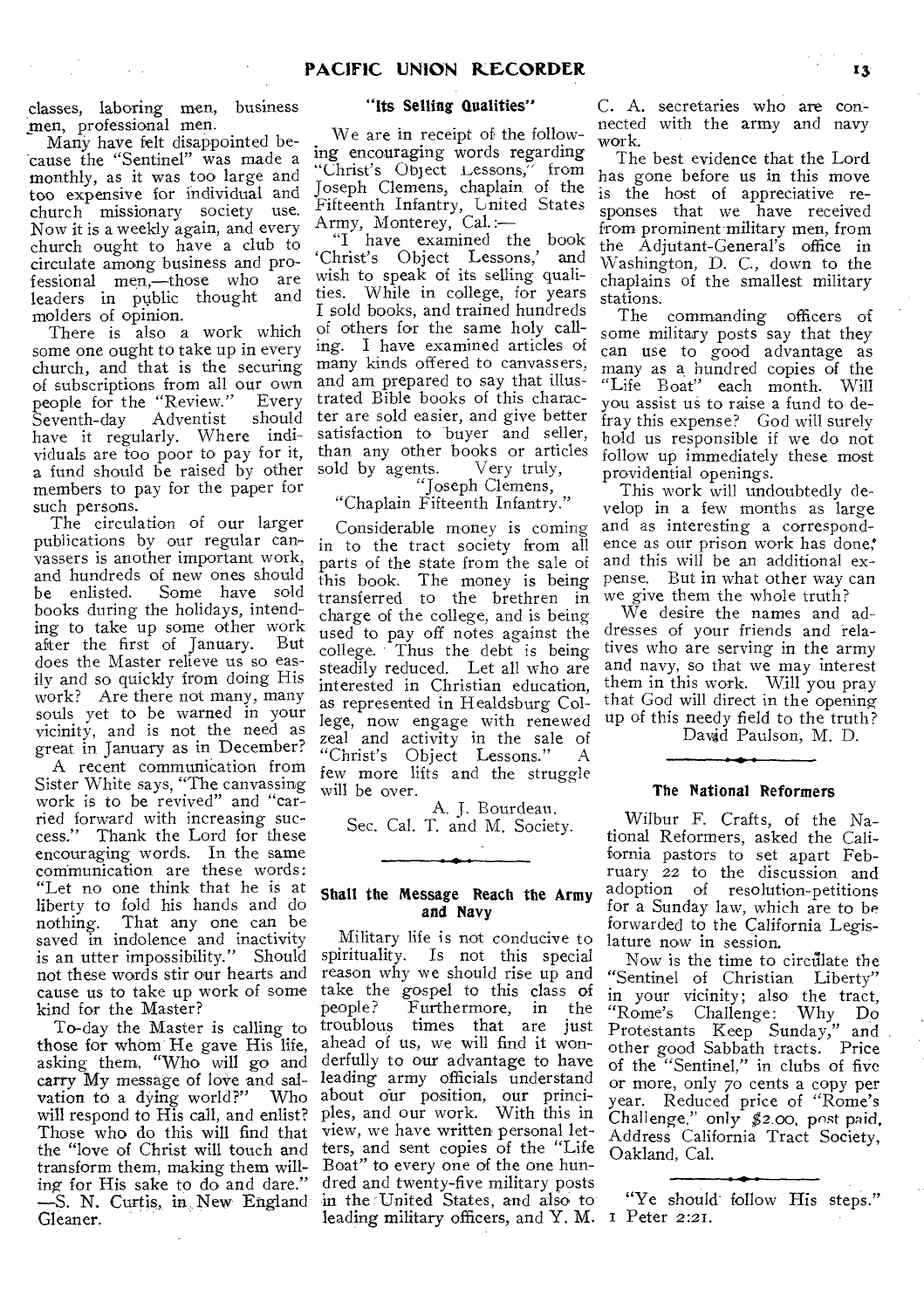# "The Love of Power and the Power of Love"



Will be the subject of a special issue of the "Sentinel of Christian Liberty" which will be published March 12, 1903.

This shows very clearly the difference between real Christianity and the Papacy. It is important that this number be widely<br>circulated in every state. The circulated in every state. trend of Protestants to the Roman Conference. Catholic Church is too well known a fact to discuss here. These people do not know the true character of the Papacy. We who do know and understand these things will be held accountable if we do not do all in our power to warn them.

#### How One Prayer Was Answered

A friend had prayed for her unbelieving husband for many years. As yet the answer did not come, and her heart was bowed down;<br>but she held fast to the promises of but she held fast to the promises of

God, and waited in hope. One evening at the church prayer-meeting, being more than usually burdened, she rose timidly. and, with deep emotion, said: "It is not usual for us ladies to speak in the meeting, and I have feared to be intrusive, but my burden is too heavy to bear. For many years I have longed to ask you to help me pray for my husband. Will you do it now?" Every heart was melted, and many eyes moistened while they joined in pleading prayer.<br>Mr. H- $\longrightarrow$  was much loved in - was much loved in that community, and they prayed as one pleadeth for his own son.

This special number of the "Sentinel" will be a great factor in helping to give them the truth on this important subject.

The wholesale price, quoted below, has been placed so low that thousands of copies should he circulated in the Pacific Union

In quantities the prices will be: 5 copies, 7 cents; io copies, 14 cents; *25* copies, 35 cents; 50 copies, 70 cents; 100 copies, \$1.25; i,000 copies, \$12.

Order supplies of your conference tract society.

Just as Mrs. H---- had made her request and sat down, her husband came to the door to accompany her home, as was his custom. Seeing the service was not ended, he took a seat near the door. On their way home he said to his wife, "Who was the gentleman they were praying for?" "He is the husband of one of the members," replied the wife. As they ascended the steps of their house, he said again, "Wife, who was it they were praying for?" "The husband of one of the sisters, Charles." "Well, wife," replied he, with feeling, "that man will certainly be converted. I never heard such prayers as those.'

That night, awakening from in heaven.—Selected. sleep, she heard her husband in agitated voice cry: "Wife, wife, they were praying for me! God shall he also reap." Gal. 6:7.

heard those prayers; I can not sleep. Will you get up and pray for me?"

There was joy in the presence of the angels that night, for the lost was found. What knowest thou, wife, whether thou shalt save thy husband? The prayer of faith still prevails.—Selected.

## An Answer to Gamble

Those living in California will want to send for that new tract, "The True Seventh Day," which is a complete refutation of Mr. Gamble's arguments that Sunday is the seventh day. It is No. 78 of the Apples of Gold Library, twenty-four pages, price one and one-half cents, twenty-five in a package. Discount of 4o per cent on all orders for unbroken packages. One church recently ordered 2,000 copies to use during Mr. Gamble's visit.

All parties located in Nevada or California (Southern California territory excepted) should send their orders to the California Tract Society, 301 San Pablo Avenue, Oakland, Cal.

> A. J. Bourdeau, Secretary.

# A Large Estate

Elizabeth Pellit, a maiden lady, recently died in New York City. Her home was in the hall-room of a tenement house, and at her death all her earthly possessions could be put in one common trunk. No executor or administrator was needed. Living in narrow circumstances, she had denied herself all luxuries, and even many comforts.

But in the forty years of her Christian life she had been able to give over \$30,000 to the work of the Lord. She had supplied the money to send out one missionary to Salvador, and also for another who is to go out soon. Did we say she needed no administrator? It was because the Holy Spirit had administered upon her estate in the name of Jesus, and rich will be her reward

"Whatsoever a man soweth, that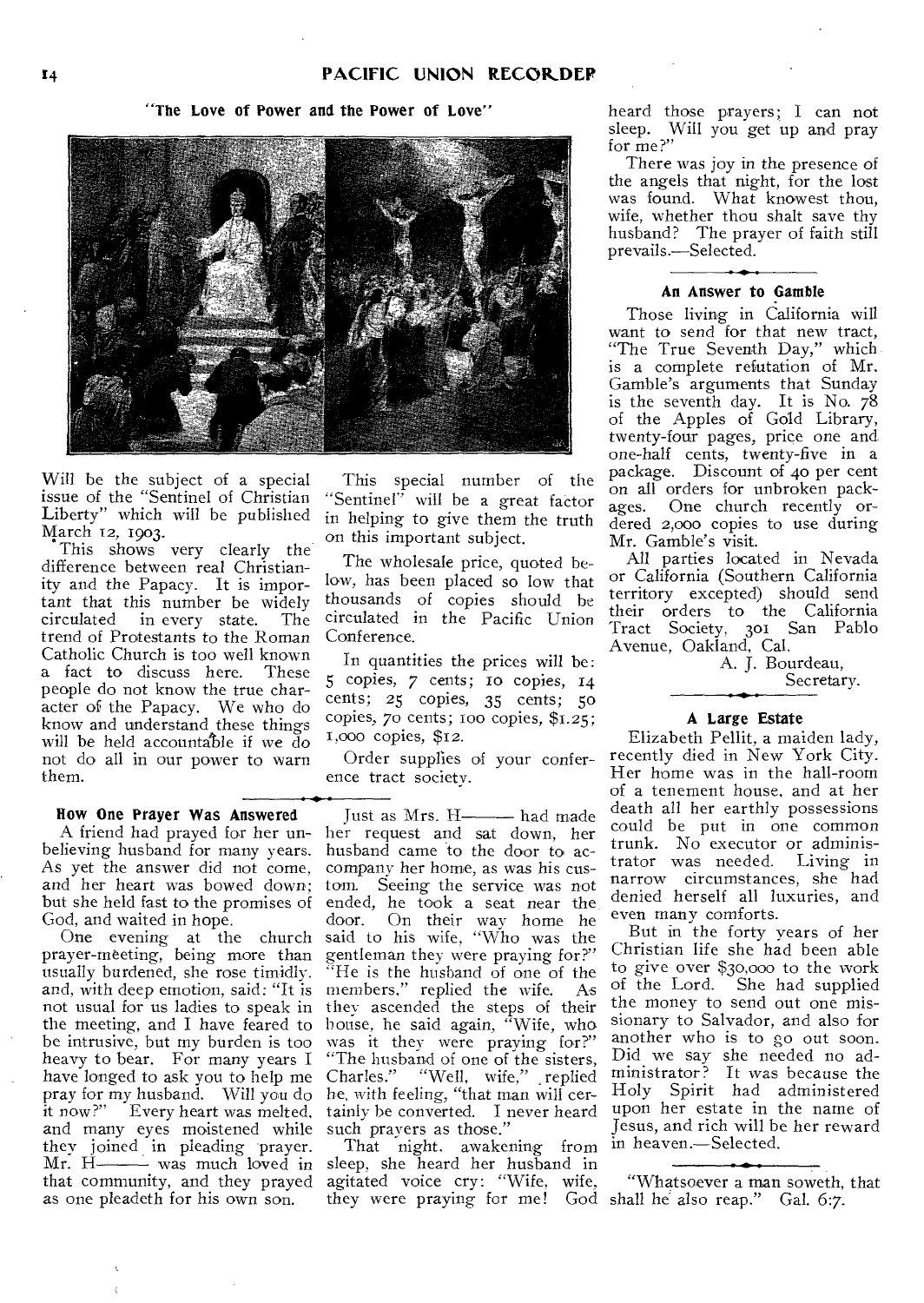# **SPECIAL NOTICES**

 $\bar{z}$ 

# The General Conference

# REDUCTION OF FARE

the next General Conference would on the European plan. Good meals be held in Oakland, March 27 to April 12. No doubt many of our five cents. brethren and sisters on the coast would like to attend this confer- Sixteenth Street Station, Oakland, ence, a part of the time at least, and then take the Twelfth Street and for the benefit of such we have electric car and get off at corner and the une sensor of such the move. Twelfth and Brush Streets, right ern Pacific, the Santa Fe, and the at the church door. Hold your California Northwestern Railroad checks and deliver them to the companies for a special rate of one person authorized to receive them and one-third fare for the round trip on the receipt certificate plan. Those coming to the conference gage will be delivered to you. will state the fact at the ticket office at the time of purchasing the ticket and the agent will give receipt for<br>the amount paid. This receipt, the amount paid. after having been signed by the transportation agent in Oakland, will entitle the holder to a return ticket at one-third the regular rate. This rate will apply on the Southern Pacific from Portland, Oregon ; Ogden, Utah; El Paso, Texas, and intermediate points, and on the Santa Fe from Albuquerque, New Mexico, and intermediate points.

These tickets can be purchased fifteen days before the meeting and are good to return at any time up to and including two days after the meeting closes, or from March 12 to April 14.

The members of the Oakland church will entertain delegates as far as possible, but visitors will have to secure lodgings at hotels or lodging-houses or in dormitories. Rooms can be had at from \$1.00 to \$5.00 per week, according to size, furnishing, location, etc. Dormitories will be fitted up for gentlemen, and those bringing their own bedding, straw tick, etc., can have lodging in one of these at, perhaps, fifty cents per week. Wire mattresses will be furnished if desired. Those wishing to engage rooms in advance should write at once to C. H. Jones, secretary Committee made to sin, and so sin is inexcusof Arrangements, care Pacific Press, able. The door has the bolt inside, Oakland, Cal., stating what accom- and no hand but mine can throw -modations are desired, when they it."

are coming, and about how long they will remain, and we will do the best we can for you.

In our last issue we stated that tion of all. Meals will be served A first-class vegetarian restaurant will be run for the accommodacan be had at from fifteen to twenty-

> at the church. When you are registered and located, your bag-

C. H. Jones, Sec. Com. of Arrangements.

#### New Publications

FOR GENERAL CIRCULATION

"We Would See Jesus," B. S. L., No. 173. Price, 72 cents a hundred.

"Signs of Our Times," B. S. L., No. 174. Price, 72 cents a hundred.

"The Gospel Remedy for Present-day Isms," B. S. L., No. 175. Price, 72 cents a hundred.

" What Do These Things Mean ?" B. S. L., No. 176. Price, 72 cents a hundred.

" The True Seventh-day," A. G. L., No. 78. A review by A. T. Jones of some of the anti-Sabbath arguments set forth by S. W. Gamble. Price,  $1\frac{1}{2}$  cents, or \$1.00 a hundred.

#### FOR PERSONAL STUDY

"Testimonies to the Church," Vol. 7, cloth binding, 75 cents; limp leather, \$1.25. For any of the above, address your state tract society.

"No unconsenting soul can be

# Annual Meeting

Check baggage to and get off at business that may come before the The regular annual meeting of the Pacific Union Medical Missionary and Benevolent Association will be held at Room 203 Parrott Building, San Francisco, Cal., at 12 M., March 11, 1903, for the purpose of electing a board of seven directors and the transaction of any other meeting.

> W. T. Knox, President, E. E. Parlin, Secretary.

#### Beware

Beware of glib-tongued individuals who claim to be periodical agents for the California Tract So-<br>ciety. We have our regular bona-We have our regular bonafide agents, and these will be able to show you a written statement signed by us, showing that they are reliable.

It will be safe for you to either send your orders direct to the Tract Society, or hand it to some S. D. A. minister, to forward to us, or to patronize any of our authorized agents. California and Nevada please take notice of this.

Augustin J. Bourdeau.

## A Strange Conversation

Many curious means of quickened consciences and subsequent repentance and conversion have been reported. Few are stranger than that of a certain young telegraph clerk, who was under a sense of sin. At his office one morning he had to receive and forward a telegram. To his great surprise, he spelled out these words, "Behold the Lamb of God, which taketh away the sin of the world."

The message was not meant for him, but, as he passed it on, he drank in the words, and it proved a message of mercy to him. He believed, and was saved.—Selected.

"When. Jesus lives in us, it is not we who move others; it is Christ incarnated in our conduct. `I tried to be a skeptic,' said a young man, 'but my mother's life was too much for me.'"